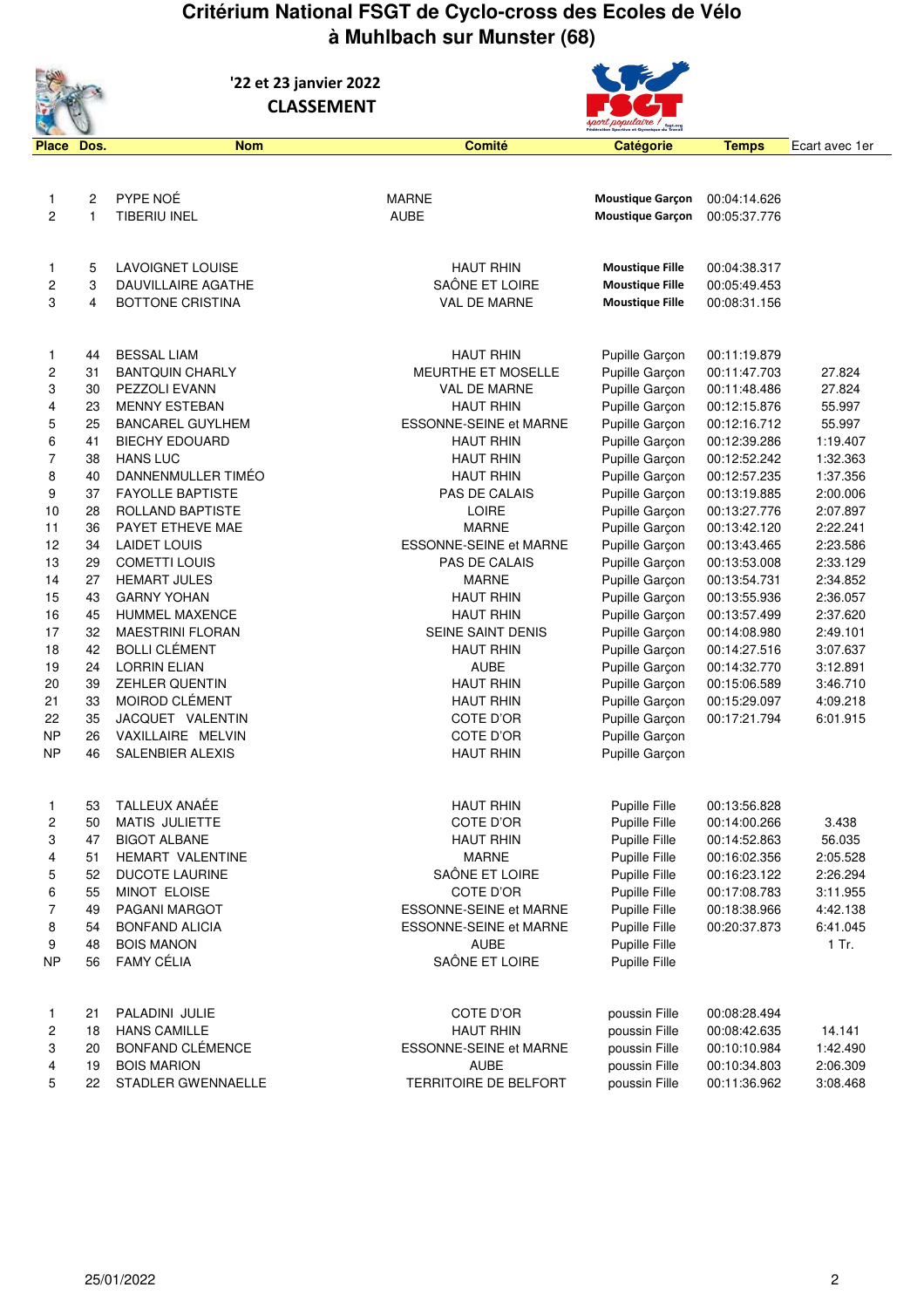### **Critérium National FSGT de Cyclo-cross des Ecoles de Vélo à Muhlbach sur Munster (68)**

|              |                |                                   | <u>a wullivauli sul wulistci (vul</u> |                       |              |                |
|--------------|----------------|-----------------------------------|---------------------------------------|-----------------------|--------------|----------------|
| <b>Place</b> | Dos.           | <b>Nom</b>                        | <b>Comité</b>                         | Catégorie             | <b>Temps</b> | Ecart avec 1er |
| 1            | 17             | <b>BESSAL YOUNES</b>              | <b>HAUT RHIN</b>                      | poussin Garçon        | 00:06:20.196 |                |
| 2            | 9              | PTAK GABRIEL                      | PARIS HAUT DE SEINE YVELINES          | poussin Garçon        | 00:06:55.660 | 35.464         |
| 3            | 12             | <b>BOTTONE MATTIA</b>             | VAL DE MARNE                          | poussin Garçon        | 00:06:59.006 | 38.810         |
| 4            | 6              | <b>MENYHART SOHEN</b>             | <b>HAUT RHIN</b>                      | poussin Garcon        | 00:06:59.888 | 38.810         |
| 5            | 11             | <b>DUCHATEL MARTIN</b>            | <b>PAS DE CALAIS</b>                  | poussin Garçon        | 00:07:14.237 | 54.041         |
| 6            | 14             | <b>INEL SEBASTIAN</b>             | <b>AUBE</b>                           | poussin Garçon        | 00:08:02.089 | 1:41.893       |
| 7            | 15             | STRESCHER JULIEN                  | <b>HAUT RHIN</b>                      | poussin Garcon        | 00:08:09.900 | 1:49.704       |
| 8            | 10             | NICOLAY CASTORI LUBIN             | <b>LOIRE</b>                          | poussin Garçon        | 00:08:17.037 | 1:56.841       |
| 9            | 13             | DAUVILLAIRE ANTOINE               | SAÔNE ET LOIRE                        | poussin Garcon        | 00:08:22.447 | 2:02.251       |
| 10           | $\overline{7}$ | <b>BERTON ARTHUR</b>              | AUBE                                  | poussin Garçon        | 00:08:31.941 | 2:11.745       |
| 11           | 100            | <b>MEYER KENTIN</b>               | <b>HAUT RHIN</b>                      | poussin Garçon        | 00:08:46.173 | 2:25.977       |
| <b>NP</b>    | 8              | <b>BOURGEOIS LAROUMAGNE GABIN</b> | ESSONNE-SEINE et MARNE                | poussin Garcon        |              |                |
| <b>NP</b>    | 16             | DELALLEAU NOHAN                   | PAS DE CALAIS                         | poussin Garcon        |              |                |
|              |                |                                   |                                       |                       |              |                |
| 1            | 61             | PTAK MORGAN                       | PARIS HAUT DE SEINE YVELINES          | Benjamin              | 00:13:49.831 |                |
| 2            | 64             | LOISEAU ENZO                      | PAS DE CALAIS                         | Benjamin              | 00:14:04.665 | 14.834         |
| 3            | 70             | DESSERRE LÉOPOL                   | PARIS HAUT DE SEINE YVELINES          | Benjamin              | 00:14:08.719 | 18.888         |
| 4            | 58             | DRUJON ROBIN                      | <b>AUBE</b>                           | Benjamin              | 00:14:12.916 | 23.085         |
| 5            | 60             | MAZOYER MATTÉO                    | COTE D'OR                             | Benjamin              | 00:14:24.562 | 34.731         |
| 6            | 80             | SOBCZYK FLORIAN                   | <b>HAUT RHIN</b>                      | Benjamin              | 00:14:55.578 | 1:05.747       |
| 7            | 66             | <b>ANTUNES HUGO</b>               | SAÔNE ET LOIRE                        | Benjamin              | 00:15:29.776 | 1:39.945       |
| 8            | 71             | BOTTONE AMADÉO                    | VAL DE MARNE                          | Benjamin              | 00:15:30.896 | 1:41.065       |
| 9            | 57             | <b>MENYHART NOAN</b>              | <b>HAUT RHIN</b>                      | Benjamin              | 00:16:10.034 | 2:20.203       |
| 10           | 81             | POGGIO JEAN                       | <b>HAUT RHIN</b>                      | Benjamin              | 00:16:11.462 | 2:21.631       |
| 11           | 63             | <b>GALLAND TOM</b>                | <b>LOIRE</b>                          | Benjamin              | 00:16:12.383 | 2:21.631       |
| 12           | 75             | POGGIO JULES                      | <b>HAUT RHIN</b>                      | Benjamin              | 00:16:15.880 | 2:26.049       |
| 13           | 62             | PYPE ADAM                         | <b>MARNE</b>                          | Benjamin              | 00:16:20.426 | 2:30.595       |
| 14           | 67             | <b>NICKLER ARTHUR</b>             | <b>HAUT RHIN</b>                      | Benjamin              | 00:16:24.930 | 2:35.099       |
| 15           | 59             | <b>BANCAREL NICOLAS</b>           | <b>ESSONNE-SEINE et MARNE</b>         | Benjamin              | 00:16:33.919 | 2:44.088       |
| 16           | 79             | LAVOIGNET AMAURY                  | <b>HAUT RHIN</b>                      | Benjamin              | 00:16:45.608 | 2:55.777       |
| 17           | 77             | <b>GRESSLER MARTIN</b>            | <b>HAUT RHIN</b>                      | Benjamin              | 00:16:55.669 | 3:05.838       |
| 18           | 74             | POIRIER LOUIS                     | COTE D'OR                             | Benjamin              | 00:17:22.552 | 3:32.721       |
| 19           | 76             | PALADINI JORDAN                   | COTE D'OR                             | Benjamin              | 00:18:13.554 | 4:23.723       |
| 20           | 72             | PERROUX CYRIL                     | SAÔNE ET LOIRE                        | Benjamin              | 00:18:47.233 | 4:57.402       |
| 21           | 73             | <b>ANTONY LUC</b>                 | <b>HAUT RHIN</b>                      | Benjamin              | 00:19:24.936 | 5:35.105       |
| 22           | 68             | BIZIEN-BAYART ARTHUR              | ESSONNE-SEINE et MARNE                | Benjamin              | 00:19:57.183 | 6:07.352       |
| 23           | 78             | STRESCHER ROMAIN                  | <b>HAUT RHIN</b>                      | Benjamin              | 00:24:25.602 | 10:35.771      |
| <b>NP</b>    | 65             | <b>TERSIGUEL ERWAN</b>            | VAL DE MARNE                          | Benjamin              |              |                |
| <b>NP</b>    | 69             | LUCA ENZO                         | <b>COTE D'OR</b>                      | Benjamin              |              |                |
|              |                |                                   |                                       |                       |              |                |
| 1            | 91             | MARCHAND CHARLOTTE                | <b>HAUT RHIN</b>                      | Benjamin Fille        | 00:16:59.910 |                |
| 2            | 86             | <b>FAMY LOUANNE</b>               | SAONE ET LOIRE                        | <b>Benjamin Fille</b> | 00:17:09.491 | 9.581          |
| 3            | 82             | <b>MEYER LOLA</b>                 | <b>HAUT RHIN</b>                      | Benjamin Fille        | 00:17:10.972 | 11.062         |
| 4            | 88             | DE ZERBI AMBRE-GUILIA             | <b>TARN</b>                           | <b>Benjamin Fille</b> | 00:18:19.525 | 1:19.615       |
| 5            | 85             | <b>BEAUDET ELOISE</b>             | <b>MARNE</b>                          | <b>Benjamin Fille</b> | 00:18:50.531 | 1:50.621       |
| 6            | 87             | STADLER NOLWENN                   | TERRITOIRE DE BELFORT                 | Benjamin Fille        | 00:19:28.502 | 2:28.592       |
| 7            | 92             | <b>LORRIN CLARISSE</b>            | <b>AUBE</b>                           | <b>Benjamin Fille</b> | 00:20:02.392 | 3:02.482       |
| 8            | 90             | <b>BOIS LÉA</b>                   | <b>AUBE</b>                           | Benjamin Fille        |              | $1$ Tr.        |
| 9            | 84             | NICOLAY CASTORI ELLA              | <b>LOIRE</b>                          | Benjamin Fille        |              | $1$ Tr.        |
| <b>NP</b>    | 83             | <b>BOULICAULT AMBRE</b>           | <b>AUBE</b>                           | <b>Benjamin Fille</b> |              |                |
| <b>NP</b>    | 89             | <b>BIECHY ELISA</b>               | <b>HAUT RHIN</b>                      | <b>Benjamin Fille</b> |              |                |

### **CLASSEMENT DU CHALLENGE par COMITE**

| 1              | HAUT RHIN                     |
|----------------|-------------------------------|
| 2              | COTE D'OR                     |
| 3              | <b>ESSONNE SEINE ET MARNE</b> |
| 4              | MARNF                         |
| 5              | AUBE                          |
| 6              | <b>SEINE ET LOIRE</b>         |
| $\overline{7}$ | <b>VAL DE MARNE</b>           |
| 8              | LOIRE                         |
| 9              | PAS DE CALAIS                 |
| 10             | PARIS HAUT DE SEINE YVELINES  |
| 11             | TERITOIRE DE BEI FORT         |
| 12             | SEINE SAINT DENIS             |
| 13             | <b>TARN</b>                   |
| 14             | <b>MEURTHE ET MOSELLE</b>     |
|                |                               |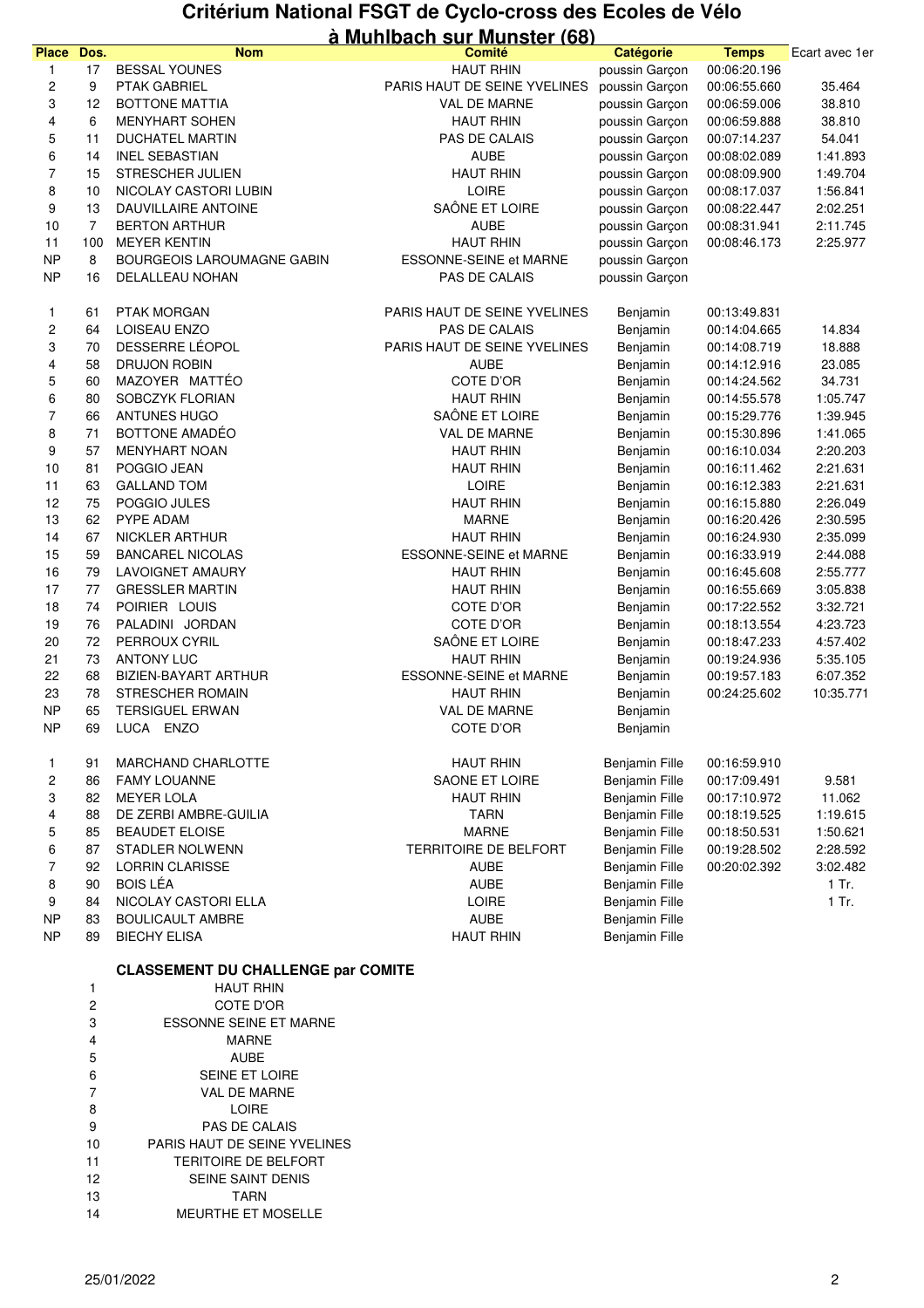## **Critèrium National FSGT de Cyclo-cross à Muhlbach sur Munster (68)**



 **'22 & 23 JANVIER 2022**

**CLASSEMENT AMERICAINE**



| Place Dos. |                | <b>Nom</b>                                    | <b>Comité</b>                 | Catég.                 | <b>Temps</b> |           |                      |
|------------|----------------|-----------------------------------------------|-------------------------------|------------------------|--------------|-----------|----------------------|
|            | 14             | FERNANDEZ PEREZ CYRIL / MOREL GAETAN          | <b>LOIRE</b>                  | Senior                 | 01:00:20.892 |           |                      |
|            | $\overline{c}$ | MIQUEL JÉRÔME / DAFFOS OLIVIER                | <b>HAUTE GARONNE</b>          | Veteran                | 01:02:30.403 | 2:09.511  |                      |
| 3          | 21             | NOUVET FLORIAN / BARE ANTHONY                 | <b>ESSONNE-SEINE et MARNE</b> | Senior                 | 01:02:37.805 | 2:16.913  |                      |
|            | 17             | BARRALLON FLORIAN / MARTIN CÉDRIC             | <b>LOIRE</b>                  | Senior                 | 01:02:46.924 | 2:26.032  |                      |
| 5          | 20             | GOUTTEFARDE QUENTIN / GOUTTEFARDE GEOFFREY    | <b>LOIRE</b>                  | Senior                 | 01:02:58.090 | 2:37.198  |                      |
| 6          | 24             | SABY LAURENT / BARRALLON ANDRÉ                | <b>LOIRE</b>                  | S/Veteran              | 01:03:56.776 | 3:35.884  |                      |
|            | 3              | <b>BARONI FABIEN / COLLIN DAVID</b>           | <b>AUBE</b>                   | S/Veteran              | 01:04:33.232 | 4:12.340  |                      |
| 8          | 22             | FAURE JÉRÔME / GALLAND DAVID                  | <b>LOIRE</b>                  | Veteran                | 01:05:39.941 | 5:19.049  |                      |
| 9          |                | SCIEUX AYMERIC CHENAVARD KILIAN               | <b>ESSONNE-SEINE et MARNE</b> | Espoir                 | 01:07:25.918 | 7:05.026  |                      |
| 10         | 13             | MALOT JEAN / NICOLAS HERVÉ                    | COTE D'OR                     | Ancien                 | 01:09:05.258 | 8:44.366  |                      |
| 11         | 10             | WALTISPERGER SYLVAIN / CHENAVARD LUCAS        | <b>ESSONNE-SEINE et MARNE</b> | Senior                 | 01:09:31.374 | 9:10.482  |                      |
| 12         | 12             | DENIS PHILIPPE / FOISEL LAURENT               | <b>AUBE</b>                   | S/Veteran              | 01:10:25.924 | 10:05.032 |                      |
| 13         | 25             | TALOBRE DIDIER / MICHALLET STÉPHANE           | <b>LOIRE</b>                  | S/Veteran              | 01:11:04.118 | 10:43.226 |                      |
| 14         |                | AMBERT JÉRÉMY / BRILLOUET PIERRE              | <b>ESSONNE-SEINE et MARNE</b> | Senior                 | 01:11:10.547 | 10:49.655 |                      |
| 15         | 19             | PARDON JACQUES / LAMERT ALAIN                 | COTE D'OR                     | Ancien                 | 01:13:04.713 | 12:43.821 |                      |
| 16         | 6              | ANJOUBAULT CHRISTOPHE / PILLOT CORINE         | COTE D'OR                     | S/Veteran / S-Vet Fem. | 01:13:46.092 | 13:25.200 | <b>MIXTE</b>         |
| 17         | 9              | SOBCZYK DIDIER / GAERTNER MARC                | <b>HAUT RHIN</b>              | Veteran                | 01:00:58.424 | 1 Tr.     |                      |
| 18         | 16             | LE HETET JEAN-FRANÇOIS / DONATI JEAN-FRANÇOIS | <b>ESSONNE-SEINE et MARNE</b> | S/Veteran              | 01:01:17.179 | $1$ Tr.   |                      |
| 19         |                | BESSON ALEXANDRE / CIZERON ROMANE             | <b>LOIRE</b>                  | Senior / Se Fem.       | 01:02:01.205 | 1 Tr.     | <b>MIXTE</b>         |
| 20         | 18             | VAUDOIR PASCAL / VAUDOIR DENIS                | <b>AUBE</b>                   | Ancien                 | 01:06:33.646 | 1 Tr.     |                      |
| 21         | 26             | MARCELO MARIO / TRIPIER BRUNO                 | <b>AUBE</b>                   | Ancien                 | 01:06:55.914 | 1 Tr.     | <b>MIXTE HORS CR</b> |
| 22         | 15             | BONNET OULALDJ NICOLAS / PAGANI DAVID         | <b>VAL DE MARNE</b>           | Veteran                | 01:08:42.076 | $1$ Tr.   | <b>MIXTE HORS CR</b> |
| 23         | 4              | LANGLAIS PHILIPPE / DURAND JACQUES            | <b>COTE D'ARMOR</b>           | Ancien                 | 01:11:45.950 | $1$ Tr.   |                      |
| 24         | 8              | <b>HERBRETEAU ERIC / DEKER DELPHINE</b>       | <b>VAL DE MARNE</b>           | Veteran / Vet Fem.     | 01:12:00.962 | 1 Tr.     | <b>MIXTE</b>         |
| 25         | 27             | PETREL LUCIE / SAUVAGE SOPHIE                 | SEINE MARITIME ROUEN          | Junior/Fem.            | 01:06:19.540 | 2 Tr.     | <b>MIXTE HORS CR</b> |
| <b>NP</b>  | 11             | BIAU JORDY / BELLEC IRWIN                     | <b>HAUTE GARONNE</b>          | Senior                 |              |           |                      |
| <b>NP</b>  | 23             | BONNEMAIN DOMINIQUE / COCHU GILBERT           | COTE D'OR                     | Ancien                 |              |           |                      |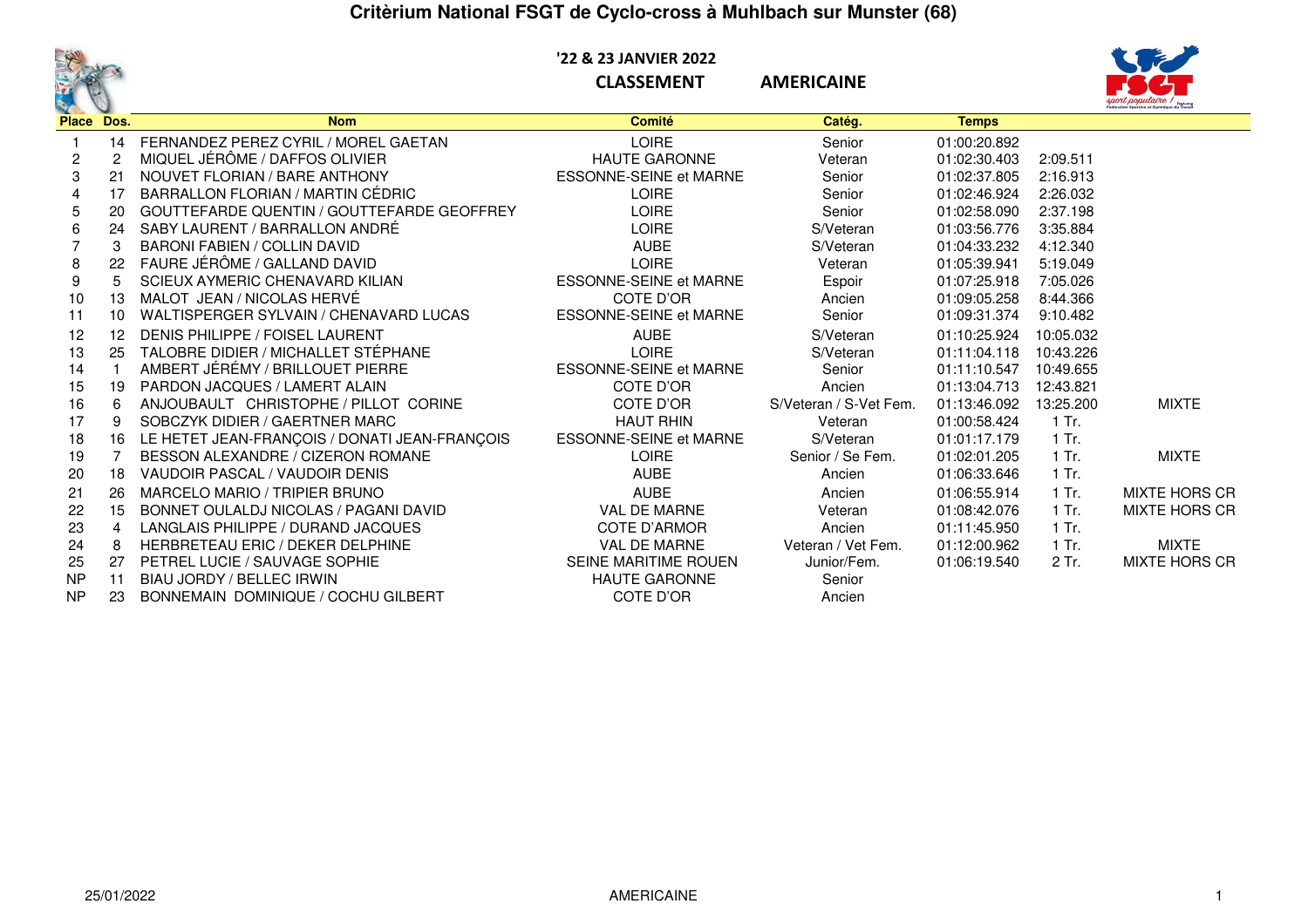

#### **'22 & 23 JANVIER 2022CLASSEMENT MINIME G**



|                        |                |                                                 |                                    | sport populaire ! |           |
|------------------------|----------------|-------------------------------------------------|------------------------------------|-------------------|-----------|
| Place Dos.             |                | <b>Nom</b>                                      | Comité                             | <b>Temps</b>      |           |
| 1                      | $\overline{c}$ | <b>VAUDOIR LILO</b>                             | <b>AUBE</b>                        | 00:21:54.923      |           |
| $\overline{c}$         | 3              | <b>DESTOUCHES TOM</b>                           | PARIS HAUT DE SEINE YVELINES       | 00:21:58.480      | 3.557     |
| 3                      | 33             | THEVENIN NOAH                                   | <b>AUBE</b>                        | 00:22:45.896      | 50.973    |
| 4                      | 37             | <b>MARCHAND JULES</b>                           | <b>HAUT RHIN</b>                   | 00:22:48.191      | 53.268    |
| 5                      | 9              | <b>OBERLE ETIENNE</b>                           | <b>HAUT RHIN</b>                   | 00:23:08.932      | 1:14.009  |
| 6                      | 6              | <b>BRUTIN ALBAN</b>                             | <b>RHÔNE</b>                       | 00:23:10.792      | 1:15.869  |
| $\overline{7}$         | 34             | <b>GEBEL EZIO</b>                               | <b>HAUT RHIN</b>                   | 00:23:28.928      | 1:34.005  |
| 8                      | 8              | MARTIN BOUCHET HUGO                             | <b>LOIRE</b>                       | 00:23:44.850      | 1:49.927  |
| 9                      | $\overline{7}$ | FERNANDEZ THOMAS                                | COTE D'OR                          | 00:24:20.748      | 2:25.825  |
| 10                     | 10             | <b>GREGOIRE MARVYN</b>                          | <b>HAUTE GARONNE</b>               | 00:24:41.840      | 2:46.917  |
| 11                     | 26             | <b>SAUVAGE IRVIN</b>                            | SEINE MARITIME ROUEN               | 00:24:48.808      | 2:53.885  |
| 12                     | 36             | <b>MARCHAND ARTHUR</b>                          | <b>HAUT RHIN</b>                   | 00:24:57.887      | 3:02.964  |
| 13                     | 13             | <b>D'AGOSTINO MATTEO</b>                        | <b>VAL DE MARNE</b>                | 00:25:09.466      | 3:14.543  |
| 14                     | 23             | <b>BONNEFOY ARTHUR</b>                          | <b>LOIRE</b>                       | 00:26:06.891      | 4:11.968  |
| 15                     | 22             | <b>GAERTNER VICTOR</b>                          | <b>HAUT RHIN</b>                   | 00:26:25.170      | 4:30.247  |
| 16                     | 11             | <b>DECRAINS NATHAN</b>                          | <b>TERRITOIRE DE BELFORT</b>       | 00:26:33.380      | 4:38.457  |
| 17                     | 14             | <b>CARDIN VICTOR</b>                            | <b>COTE D'ARMOR</b>                | 00:26:45.807      | 4:50.884  |
| 18                     | 29             | <b>REY ESTEBAN</b>                              | <b>RHÔNE</b>                       | 00:26:52.797      | 4:57.874  |
| 19                     | 4              | MARQUES RÉMY                                    | <b>ESSONNE-SEINE et MARNE</b>      | 00:27:08.450      | 5:13.527  |
| 20                     | 40             | <b>VOGELSPERGER EVAN</b>                        | <b>HAUT RHIN</b>                   | 00:27:25.282      | 5:30.359  |
| 21                     | 17             | <b>MARGUIN DAMIEN</b>                           | <b>SAONE ET LOIRE</b>              | 00:28:14.994      | 6:20.071  |
| 22                     | 31             | <b>GUERREAU BAPTISTE</b>                        | COTE D'OR                          | 00:29:22.633      | 7:27.710  |
| 23                     | 15             | LO BUE VALENTIN                                 | SEINE SAINT DENIS                  | 00:30:41.996      | 8:47.073  |
| 24                     | 39             | <b>SOBCZYK BASTIEN</b>                          | <b>HAUT RHIN</b>                   | 00:30:58.539      | 9:03.616  |
| 25                     | $\mathbf{1}$   | <b>MARGUIN BAPTISTE</b>                         | SAONE ET LOIRE                     | 00:31:04.143      | 9:09.220  |
| 26                     | 35             | <b>SARRAZIN MATHIS</b>                          | <b>AUBE</b>                        | 00:32:33.475      | 10:38.552 |
| 27                     | 16             | <b>SAUVAGE ALBIN</b>                            | SEINE MARITIME ROUEN               | 00:35:07.570      | 13:12.647 |
| 28                     | 24             | <b>GUENELEY EMILIEN</b>                         | <b>TERRITOIRE DE BELFORT</b>       | 00:42:36.582      | 20:41.659 |
| 29                     | 5              | PAYEN JULES                                     | PAS DE CALAIS                      | 00:43:03.672      | 21:08.749 |
| <b>NP</b>              | 20             | <b>GIRARD PAUL</b>                              | <b>RHÔNE</b>                       |                   |           |
| <b>NP</b>              | 19             | <b>HEURTEFEU ILAN</b>                           | <b>ESSONNE-SEINE et MARNE</b>      |                   |           |
| <b>NP</b>              | 21             | <b>BONSANS JULES</b>                            | COTE D'OR                          |                   |           |
| <b>NP</b><br><b>NP</b> | 18<br>30       | <b>BOULICAULT KYLIAN</b><br><b>BREBANT ALEX</b> | <b>AUBE</b><br><b>VAL DE MARNE</b> |                   |           |
| <b>NP</b>              |                | <b>SCHERRER XAVIER</b>                          | <b>HAUT RHIN</b>                   |                   |           |
| NP                     | 32<br>28       | <b>TONY KEYRAN</b>                              | <b>ESSONNE-SEINE et MARNE</b>      |                   |           |
|                        |                | <b>TRIEU TIMÉO</b>                              |                                    |                   |           |
| <b>NP</b><br><b>NP</b> | 25<br>27       | <b>DELBOVE GABRIEL</b>                          | <b>VAL DE MARNE</b><br><b>AUBE</b> |                   |           |
| <b>NP</b>              | 12             | <b>LOUISON TIMEO</b>                            |                                    |                   |           |
|                        |                |                                                 | <b>DOUBS</b>                       |                   |           |
|                        |                | <b>PRIX D'EQUIPE</b>                            | <b>MARCHAND JULES</b>              |                   |           |

 HAUT RHIN OBERLE ETIENNEGEBEL EZIO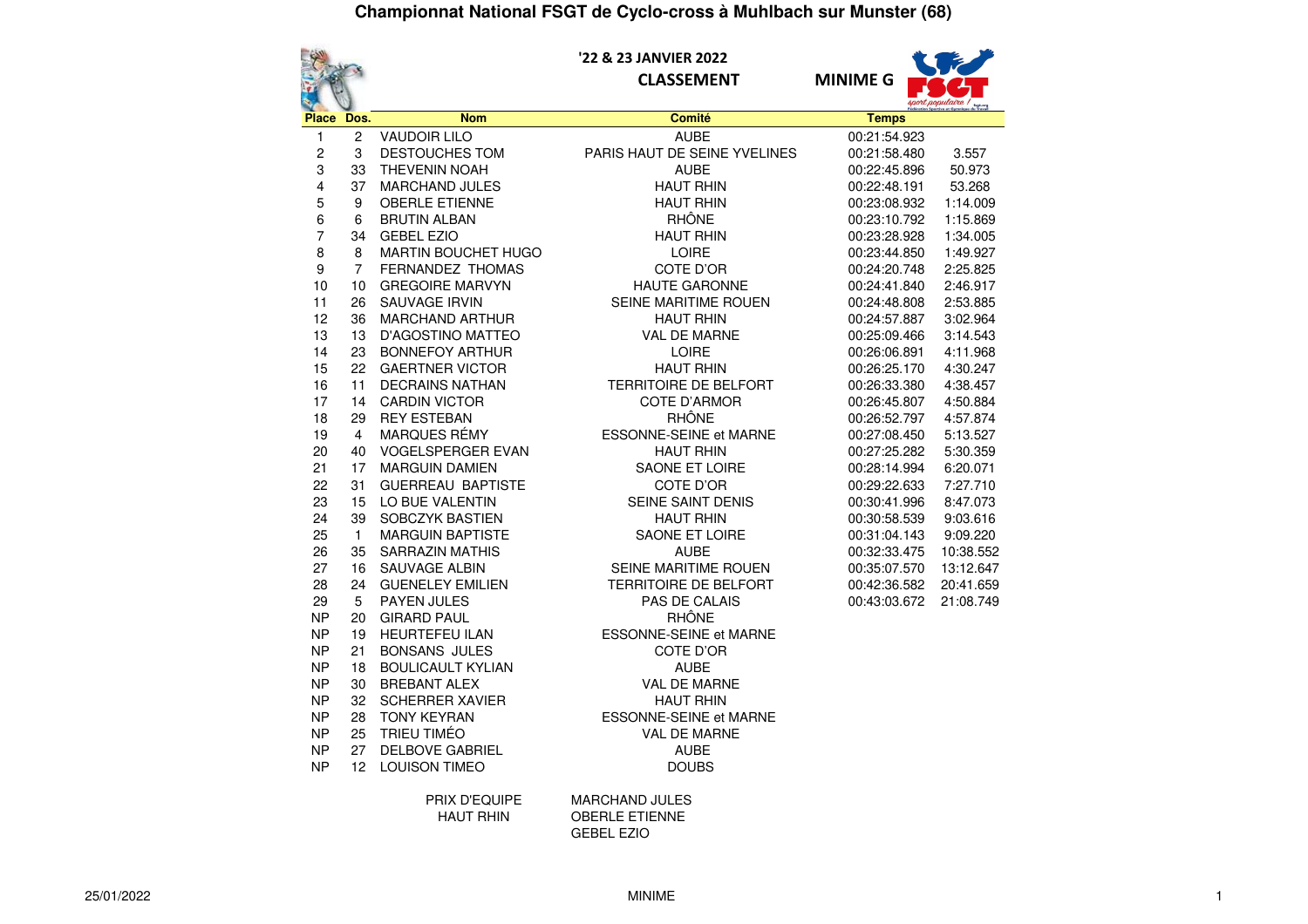|              |      |                         | '22 & 23 JANVIER 2022<br><b>CLASSEMENT</b> | <b>MINIME F</b> |           |
|--------------|------|-------------------------|--------------------------------------------|-----------------|-----------|
| <b>Place</b> | Dos. | <b>Nom</b>              | <b>Comité</b>                              | <b>Temps</b>    |           |
|              | 57   | <b>LEBRETON ELOANE</b>  | <b>FINISTÈRE</b>                           | 00:22:48.292    |           |
| 2            | 55   | AMANN ELÉNA             | <b>HAUT RHIN</b>                           | 00:22:57.349    | 9.057     |
| 3            | 52   | SIMON ILÉNA             | COTE D'ARMOR                               | 00:23:10.562    | 22.270    |
| 4            | 56   | <b>FOUGOU MORGANE</b>   | TERRITOIRE DE BELFORT                      | 00:24:22.296    | 1:34.004  |
| 5            | 100  | <b>SALENBIER IRIS</b>   | <b>HAUT RHIN</b>                           | 00:27:51.521    | 5:03.229  |
| 6            | 51   | <b>BEAUDET CLARISSE</b> | <b>MARNE</b>                               | 00:28:32.980    | 5:44.688  |
| 7            | 59   | <b>KRAFFT GAËLLE</b>    | <b>HAUT RHIN</b>                           | 00:29:36.215    | 6:47.923  |
| 8            | 54   | <b>DUCOTE JULINE</b>    | <b>SAONE ET LOIRE</b>                      | 00:30:11.266    | 7:22.974  |
| 9            | 58   | <b>MIERZWINSKI LOLA</b> | SAONE ET LOIRE                             | 00:31:22.069    | 8:33.777  |
| 10           | 60   | <b>COUR SAVINE</b>      | TERRITOIRE DE BELFORT                      | 00:35:36.001    | 12:47.709 |
| <b>NP</b>    | 53   | <b>FRAGNOLI LOUANE</b>  | <b>VAL DE MARNE</b>                        |                 |           |
| <b>NP</b>    | 50   | <b>SAHRAOUI NEILIA</b>  | <b>ESSONNE-SEINE et MARNE</b>              |                 |           |
|              |      | <b>BBU/BEAUDE</b>       | . . <i>.</i>                               |                 |           |

| PRIX D'EQUIPE | AMANN ELÉNA           |
|---------------|-----------------------|
| HAUT RHIN     | <b>SALENBIER IRIS</b> |
|               | <b>KRAFFT GAËLLE</b>  |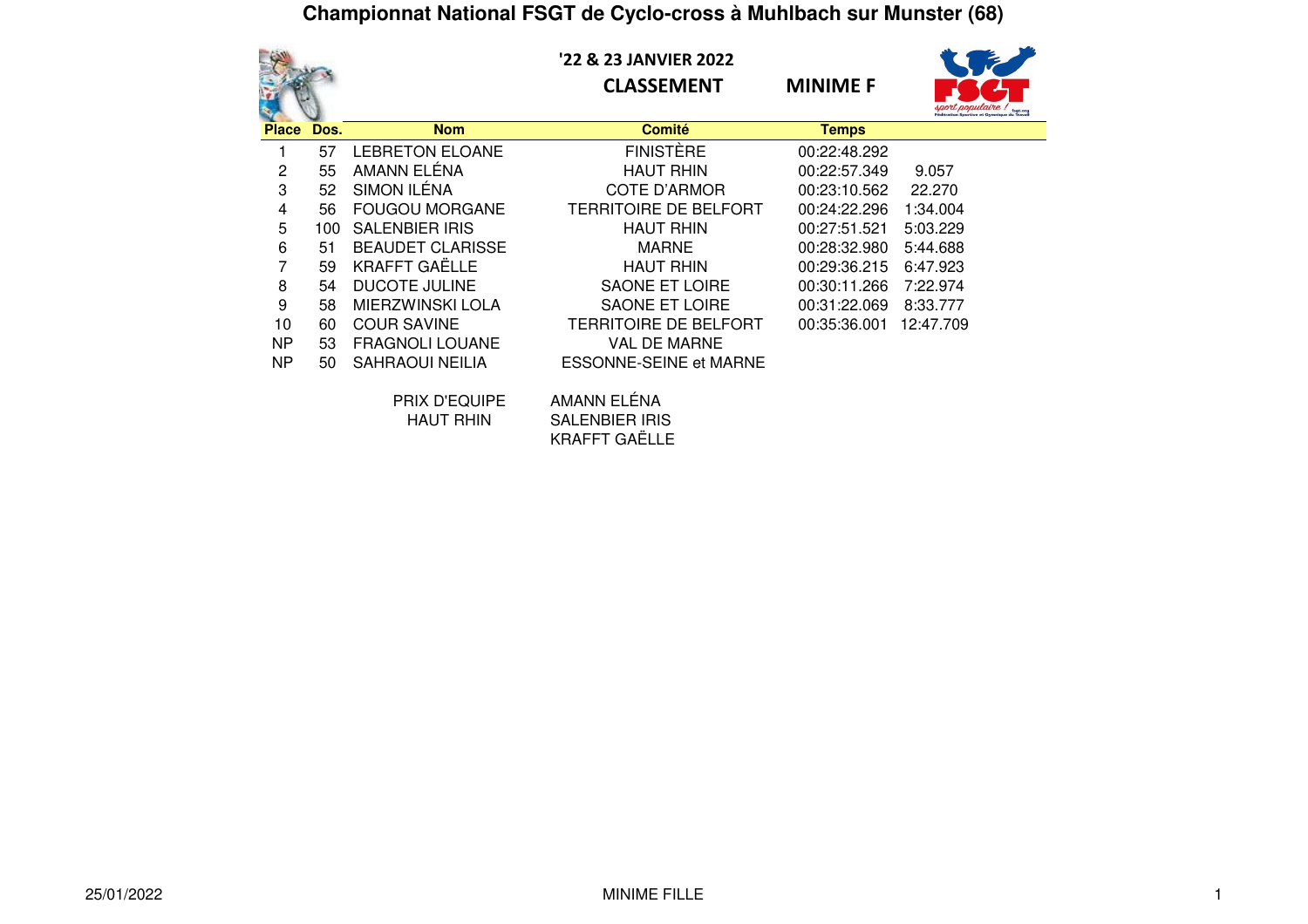

 **'22 & 23 JANVIER 2022CLASSEMENT CADET**



| $\mathbf{S}_{\mathbf{C}}$ |      |                              |                              | fegt.org federation Sportive et Gymnique du Travai |           |
|---------------------------|------|------------------------------|------------------------------|----------------------------------------------------|-----------|
| <b>Place</b>              | Dos. | <b>Nom</b>                   | <b>Comité</b>                | <b>Temps</b>                                       |           |
| 1                         | 45   | <b>MEILLER NATHAN</b>        | <b>HAUT RHIN</b>             | 00:29:37.173                                       |           |
| 2                         | 73   | <b>GALLERNE AUGUSTIN</b>     | <b>HAUT RHIN</b>             | 00:30:20.828                                       | 43.655    |
| 3                         | 42   | MARCHAND MATTËO              | PARIS HAUT DE SEINE YVELINES | 00:30:44.793                                       | 1:07.620  |
| 4                         | 48   | <b>SANCIER VICTOR</b>        | SAONE ET LOIRE               | 00:31:09.195                                       | 1:32.022  |
| 5                         | 56   | <b>MARCHAND LUCAS</b>        | PARIS HAUT DE SEINE YVELINES | 00:31:42.651                                       | 2:05.478  |
| 6                         | 63   | <b>FEBVAY LORIS</b>          | COTE D'OR                    | 00:32:16.502                                       | 2:39.329  |
| 7                         | 52   | GUERREAU BENJAMIN            | COTE D'OR                    | 00:32:51.304                                       | 3:14.131  |
| 8                         | 64   | SIMONNET LOAN                | PARIS HAUT DE SEINE YVELINES | 00:33:01.415                                       | 3:24.242  |
| 9                         | 75   | <b>ANSELM BATISTIN</b>       | <b>HAUT RHIN</b>             | 00:33:33.922                                       | 3:56.749  |
| 10                        | 46   | WOUTERS THÉO                 | <b>AUBE</b>                  | 00:33:39.588                                       | 4:02.415  |
| 11                        | 47   | <b>CARDINAL FLORIAN</b>      | <b>RHÔNE</b>                 | 00:34:31.595                                       | 4:54.422  |
| 12                        | 68   | PICHOT JULES                 | PARIS HAUT DE SEINE YVELINES | 00:34:38.874                                       | 5:01.701  |
| 13                        | 44   | <b>BONNEFOY JEREMIE</b>      | LOIRE                        | 00:34:50.392                                       | 5:13.219  |
| 14                        | 51   | RAPEAUD MIKAEL               | <b>HAUTE GARONNE</b>         | 00:35:18.121                                       | 5:40.948  |
| 15                        | 57   | <b>KRAFFT FÉLICIEN</b>       | <b>HAUT RHIN</b>             | 00:35:32.803                                       | 5:55.630  |
| 16                        | 62   | FAURESSE CLÉMÉNT             | <b>HAUTE GARONNE</b>         | 00:35:42.563                                       | 6:05.390  |
| 17                        | 66   | <b>DROT GABRIEL</b>          | <b>AUBE</b>                  | 00:35:56.066                                       | 6:18.893  |
| 18                        | 43   | <b>SIMON ARTHUR</b>          | <b>COTE D'ARMOR</b>          | 00:36:03.676                                       | 6:26.503  |
| 19                        | 41   | EOCHE-DUVAL ENGUERRAND       | ESSONNE-SEINE et MARNE       | 00:36:04.297                                       | 6:26.503  |
| 20                        | 65   | <b>FIMBEL ELIOTT</b>         | <b>HAUT RHIN</b>             | 00:37:11.253                                       | 7:34.080  |
| 21                        | 58   | <b>DAGON BAPTISTE</b>        | <b>AUBE</b>                  | 00:38:19.347                                       | 8:42.174  |
| 22                        | 70   | <b>CARTE NAËL</b>            | <b>AUBE</b>                  | 00:38:36.056                                       | 8:58.883  |
| 23                        | 69   | <b>MEYER KYLIAN</b>          | <b>HAUT RHIN</b>             | 00:39:44.026                                       | 10:06.853 |
| 24                        | 49   | <b>PAYEN PIERRE</b>          | PAS DE CALAIS                | 00:40:32.083                                       | 10:54.910 |
| 25                        | 71   | RAMBAUD AURÉLIEN             | <b>RHÔNE</b>                 | 00:40:46.517                                       | 11:09.344 |
| 26                        | 74   | PERROUSE LOUIS               | <b>RHÔNE</b>                 |                                                    | 1 Tr.     |
| <b>NP</b>                 | 61   | CARVALHO NOA                 | <b>MARNE</b>                 |                                                    |           |
| <b>NP</b>                 | 54   | <b>BANTQUIN JULES</b>        | MEURTHE ET MOSELLE           |                                                    |           |
| <b>NP</b>                 | 59   | <b>THEVENIN BAPTISTE</b>     | <b>RHÔNE</b>                 |                                                    |           |
| <b>NP</b>                 | 76   | <b>GRIMAND GUILLAUME</b>     | <b>RHÔNE</b>                 |                                                    |           |
| <b>NP</b>                 | 67   | PROST ROMÉO                  | <b>RHÔNE</b>                 |                                                    |           |
| <b>NP</b>                 | 72   | <b>BONSANS MAXENCE</b>       | COTE D'OR                    |                                                    |           |
| <b>NP</b>                 | 50   | <b>GODOT ELLIOT</b>          | <b>MARNE</b>                 |                                                    |           |
| <b>NP</b>                 | 53   | <b>BOUR GABRIEL</b>          | <b>HERAULT</b>               |                                                    |           |
| <b>NP</b>                 | 55   | LAPIERRE DE MELINVILLE NHILS | ESSONNE-SEINE et MARNE       |                                                    |           |
| <b>NP</b>                 | 60   | MICHELET BAPTISTE            | SAONE ET LOIRE               |                                                    |           |
|                           |      | PRIX D'EQUIPE                | <b>MEILLER NATHAN</b>        |                                                    |           |

PRIX D'EQUIPE MEILLER NATHAN HAUT RHIN GALLERNE AUGUSTIN ANSELM BATISTIN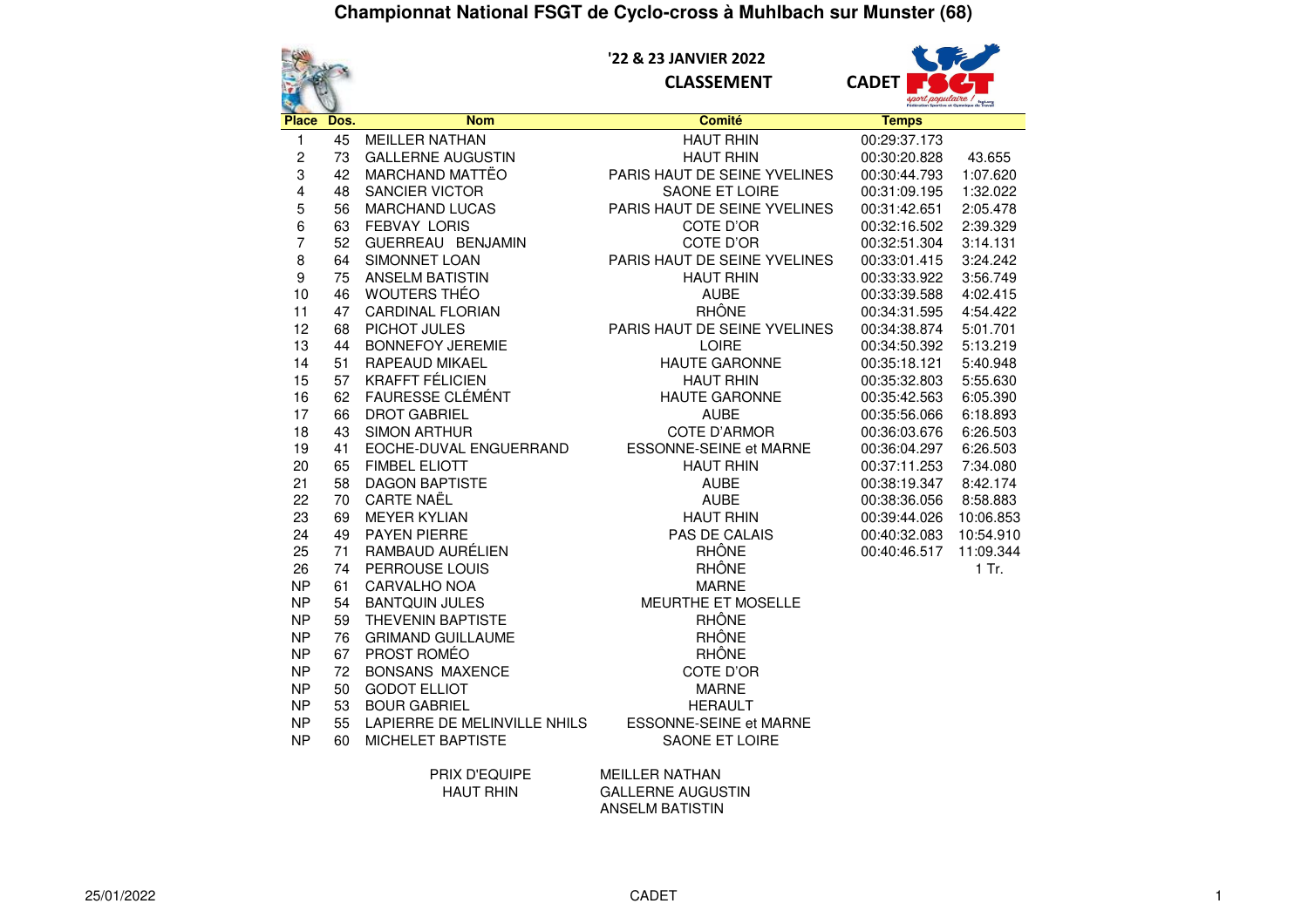|              |      | '22 & 23 JANVIER 2022<br><b>CADETTE</b><br><b>CLASSEMENT</b><br>rort populaire |                               |              |           |  |
|--------------|------|--------------------------------------------------------------------------------|-------------------------------|--------------|-----------|--|
| <b>Place</b> | Dos. | <b>Nom</b>                                                                     | <b>Comité</b>                 | <b>Temps</b> |           |  |
|              | 18   | <b>GIROD IRIS</b>                                                              | <b>MARNE</b>                  | 00:24:04.922 |           |  |
| 2            | 19   | <b>BRIOLAT CHLOE</b>                                                           | <b>AUBE</b>                   | 00:24:43.342 | 38.420    |  |
| 3            | 27   | <b>PONCET FLAVIE</b>                                                           | <b>SAONE ET LOIRE</b>         | 00:26:49.874 | 2:44.952  |  |
| 4            | 20   | DESSERRE CONSTANCE                                                             | PARIS HAUT DE SEINE YVELINES  | 00:27:25.648 | 3:20.726  |  |
| 5            | 24   | FOUTELET MARIE                                                                 | COTE D'OR                     | 00:30:11.076 | 6:06.154  |  |
| 6            | 22   | <b>GAERTNER KATALINE</b>                                                       | <b>HAUT RHIN</b>              | 00:30:22.552 | 6:17.630  |  |
| 7            | 26   | <b>MARTIN JUSTINE</b>                                                          | <b>PAS DE CALAIS</b>          | 00:32:00.651 | 7:55.729  |  |
| 8            | 17   | <b>MORELATTO SYBILLE</b>                                                       | <b>ESSONNE-SEINE et MARNE</b> | 00:39:26.706 | 15:21.784 |  |
| 9            | 25   | <b>GELE EVA</b>                                                                | <b>AUBE</b>                   |              | 1 Tr.     |  |
| <b>NP</b>    | 23   | <b>BREBANT ANAELLE</b>                                                         | <b>VAL DE MARNE</b>           |              |           |  |

PRIX D'EQUIPE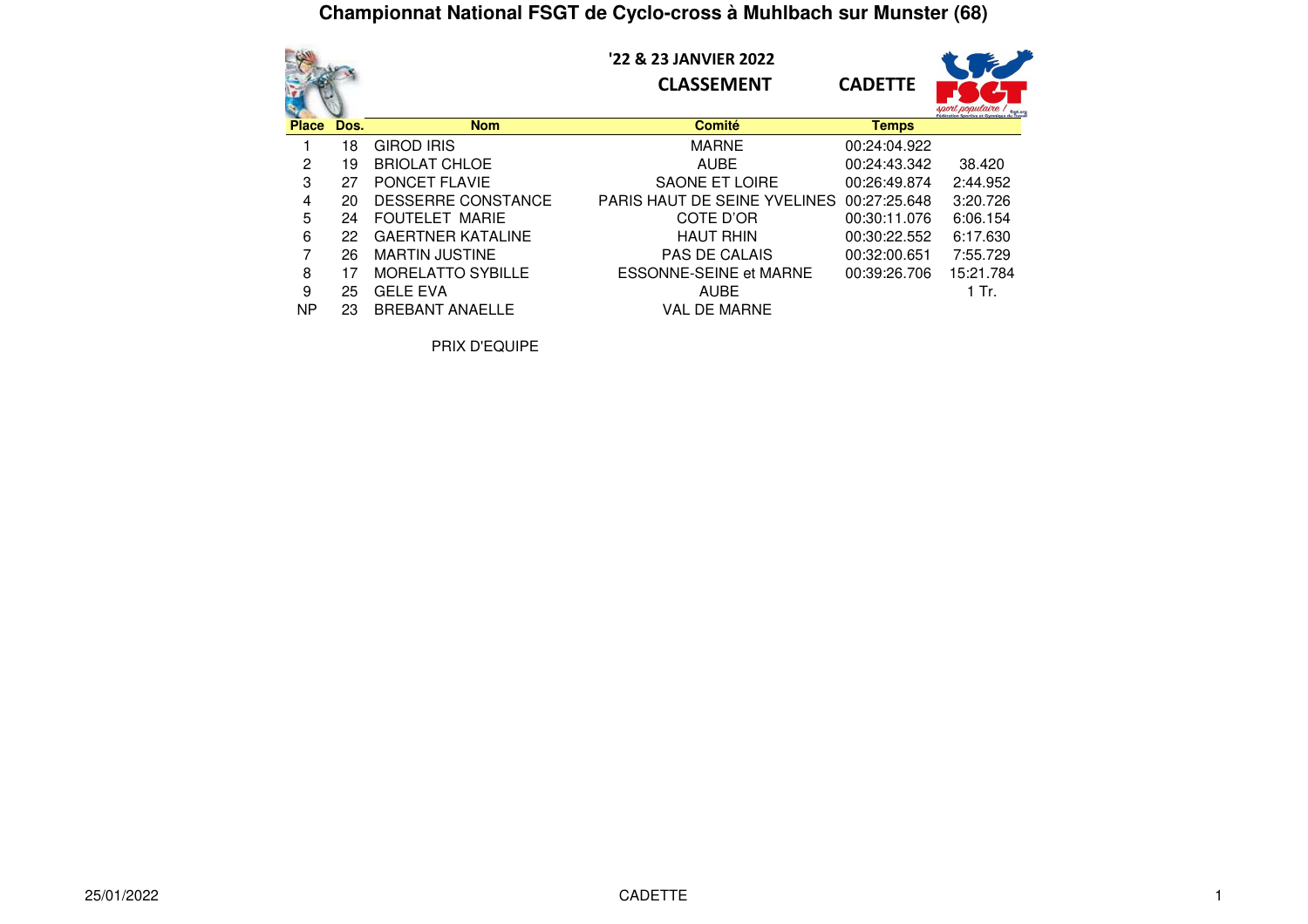**'22 & 23 JANVIER 2022CLASSEMENT ESPOIR**



|              |      |                               |                               |              | <b>sport populaire</b> / the |
|--------------|------|-------------------------------|-------------------------------|--------------|------------------------------|
| <b>Place</b> | Dos. | <b>Nom</b>                    | <b>Comité</b>                 | <b>Temps</b> |                              |
|              | 24   | <b>LOUISON ADRIEN</b>         | <b>DOUBS</b>                  | 00:44:49.574 |                              |
| 2            | 14   | <b>JALAGUIER PAUL</b>         | <b>RHÔNE</b>                  | 00:45:45.012 | 55.438                       |
| 3            | 13   | <b>CHAMPAGNE QUENTIN</b>      | <b>AUBE</b>                   | 00:45:45.261 | 55.438                       |
| 4            | 18   | LE POUL ERWAN                 | SEINE SAINT DENIS             | 00:48:21.941 | 3:32.367                     |
| 5            | 19   | <b>FELGUEIRAS JORDAN</b>      | <b>VAL DE MARNE</b>           | 00:48:33.914 | 3:44.340                     |
| 6            | 23   | <b>JONIN MAEL</b>             | TARN                          | 00:48:53.682 | 4:04.108                     |
| 7            | 22   | <b>FAURESSE HUGO</b>          | <b>HAUTE GARONNE</b>          | 00:49:14.465 | 4:24.891                     |
| 8            | 20   | <b>SABY TRISTAN</b>           | <b>LOIRE</b>                  | 00:49:58.572 | 5:08.998                     |
| 9            | 21   | <b>AUCLERC NATHAN</b>         | <b>SAONE ET LOIRE</b>         | 00:50:12.570 | 5:22.996                     |
| 10           | 17   | <b>BAUER ALEXANDRE</b>        | <b>HAUT RHIN</b>              | 00:50:35.896 | 5:46.322                     |
| 11           | 28   | <b>COLAS RONAN</b>            | <b>AUBE</b>                   | 00:50:36.931 | 5:46.322                     |
| 12           | 15   | <b>SCIEUX AYMERIC</b>         | <b>ESSONNE-SEINE et MARNE</b> | 00:51:52.799 | 7:03.225                     |
| 13           | 29   | THEVENIN MAXENCE              | <b>RHÔNE</b>                  | 00:53:22.462 | 8:32.888                     |
| 14           | 33   | <b>CHENAVARD KILIAN</b>       | <b>ESSONNE-SEINE et MARNE</b> | 00:55:31.205 | 10:41.631                    |
| 15           | 27   | <b>MARTIN FABIEN</b>          | PAS DE CALAIS                 |              | $1$ Tr.                      |
| 16           | 25   | <b>BEDEL BAPTISTE</b>         | <b>COTE D'ARMOR</b>           |              | 1 Tr.                        |
| <b>NP</b>    | 26   | <b>SERPAGGI BAPTISTE</b>      | COTE D'OR                     |              |                              |
| <b>NP</b>    | 30   | <b>CASTELNAU KILIAN</b>       | <b>ESSONNE-SEINE et MARNE</b> |              |                              |
| <b>NP</b>    | 31   | LE POUL LOÏCK                 | SEINE SAINT DENIS             |              |                              |
| <b>NP</b>    | 32   | DARD GUILLAUME                | COTE D'OR                     |              |                              |
| <b>NP</b>    | 34   | <b>M'BODJI CHEIKH TIDIANE</b> | <b>ESSONNE-SEINE et MARNE</b> |              |                              |

PRIX D'EQUIPE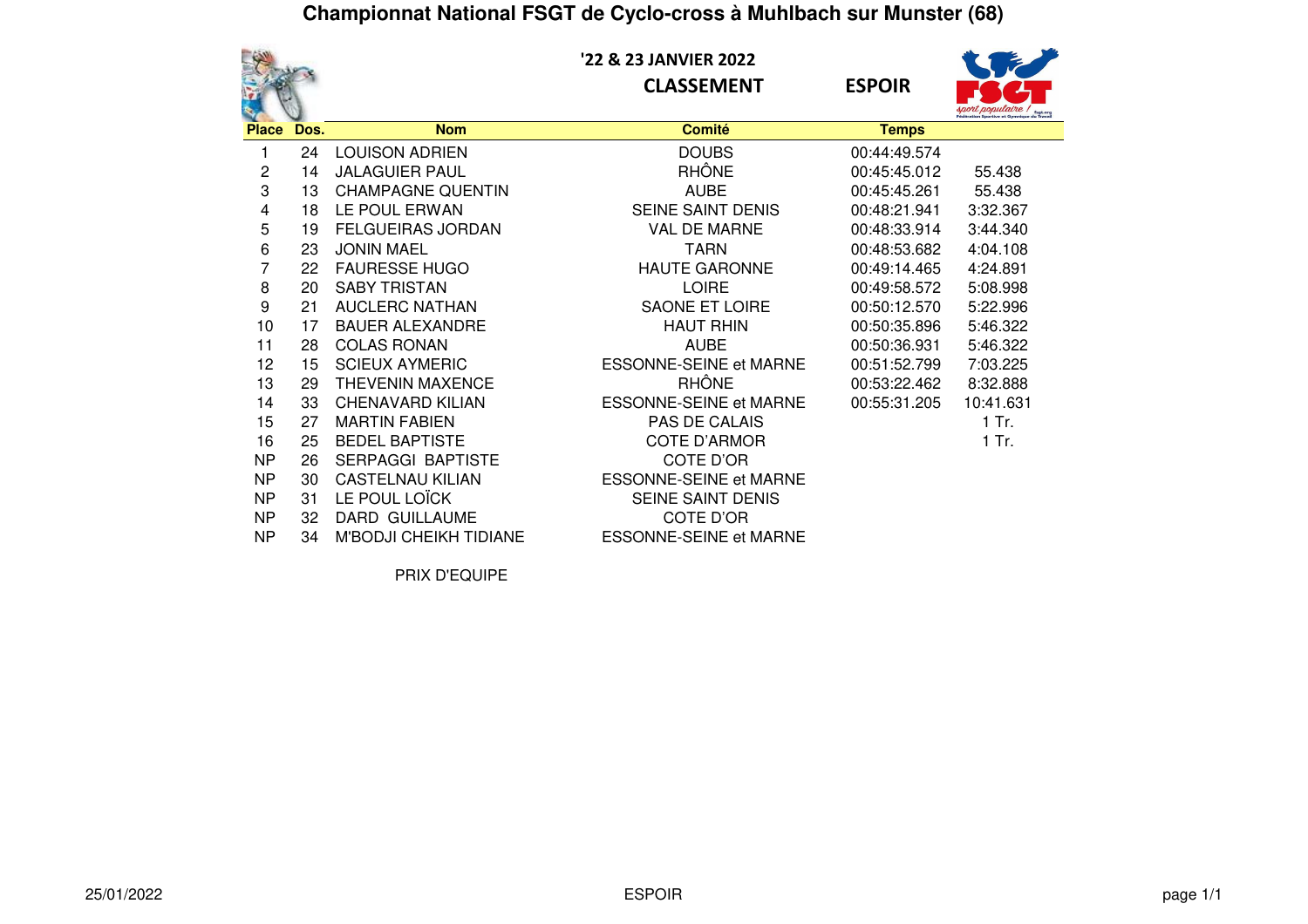

 **'22 & 23 JANVIER 2022CLASSEMENT JUNIOR**



|                  |      |                            |                               |              | sport populaire ! |
|------------------|------|----------------------------|-------------------------------|--------------|-------------------|
| <b>Place</b>     | Dos. | <b>Nom</b>                 | <b>Comité</b>                 | <b>Temps</b> |                   |
| 1                | 44   | <b>BONNEFOY NICOLAS</b>    | <b>LOIRE</b>                  | 00:39:40.638 |                   |
| $\boldsymbol{2}$ | 42   | <b>HARDOUIN SACHA</b>      | <b>ESSONNE-SEINE et MARNE</b> | 00:40:22.387 | 41.749            |
| 3                | 41   | <b>CLOEZ MATHÉIS</b>       | <b>RHONE</b>                  | 00:41:10.486 | 1:29.848          |
| 4                | 50   | <b>WUERTZ MATHIS</b>       | <b>AUBE</b>                   | 00:42:00.589 | 2:19.951          |
| 5                | 54   | <b>MARTIN BOUCHET THÉO</b> | <b>LOIRE</b>                  | 00:42:24.391 | 2:43.753          |
| 6                | 63   | <b>LAURENS MARCEAU</b>     | PARIS HAUT DE SEINE YVELINES  | 00:42:26.437 | 2:45.799          |
| $\overline{7}$   | 56   | <b>DERLY SULLIVAN</b>      | PARIS HAUT DE SEINE YVELINES  | 00:42:30.119 | 2:49.481          |
| 8                | 49   | PERROUX MATHIEU            | <b>SAONE ET LOIRE</b>         | 00:42:31.565 | 2:50.927          |
| $\boldsymbol{9}$ | 51   | <b>MICHELON THOMAS</b>     | <b>RHONE</b>                  | 00:42:40.002 | 2:59.364          |
| 10               | 59   | <b>ROUILLIER MATHIEU</b>   | <b>ESSONNE-SEINE et MARNE</b> | 00:43:09.283 | 3:28.645          |
| 11               | 40   | <b>BRODEAU ROMÉO</b>       | <b>AUBE</b>                   | 00:44:21.141 | 4:40.503          |
| 12               | 65   | <b>MARIE YAN</b>           | <b>ESSONNE-SEINE et MARNE</b> | 00:44:23.498 | 4:42.860          |
| 13               | 62   | <b>REYMANN WILLIAM</b>     | <b>HAUT RHIN</b>              | 00:44:31.087 | 4:50.449          |
| 14               | 55   | <b>BRENDER THÉO</b>        | <b>HAUT RHIN</b>              | 00:44:34.064 | 4:53.426          |
| 15               | 45   | <b>BAZIN NICOLAS</b>       | <b>HAUT RHIN</b>              | 00:44:38.573 | 4:57.935          |
| 16               | 68   | <b>CLARKE ANGUS</b>        | PARIS HAUT DE SEINE YVELINES  | 00:44:55.921 | 5:15.283          |
| 17               | 52   | <b>ANTUNES HUGO</b>        | <b>ESSONNE-SEINE et MARNE</b> | 00:47:07.541 | 7:26.903          |
| 18               | 58   | <b>HALLET BAPTISTE</b>     | <b>COTE D'ARMOR</b>           | 00:47:22.449 | 7:41.811          |
| 19               | 48   | <b>KEURMEUR ROMAIN</b>     | <b>COTE D'ARMOR</b>           | 00:49:04.126 | 9:23.488          |
| 20               | 47   | <b>BERLIE GUILLAUME</b>    | <b>MARNE</b>                  | 00:49:34.791 | 9:54.153          |
| 21               | 61   | <b>LAYRAC HUGO</b>         | <b>RHONE</b>                  | 00:50:16.128 | 10:35.490         |
| 22               | 60   | <b>CASTEX STYVE</b>        | <b>AUBE</b>                   | 00:50:44.788 | 11:04.150         |
| 23               | 67   | <b>LUCAS ARISTIDE</b>      | <b>ESSONNE-SEINE et MARNE</b> | 00:51:23.313 | 11:42.675         |
| 24               | 64   | <b>GELE QUENTIN</b>        | <b>AUBE</b>                   |              | $1$ Tr.           |
| <b>NP</b>        | 43   | <b>FRAGNOLI GIOVANNY</b>   | <b>VAL DE MARNE</b>           |              |                   |
| <b>NP</b>        | 46   | <b>LAMOUCHE CONSTANTIN</b> | PARIS HAUT DE SEINE YVELINES  |              |                   |
| <b>NP</b>        | 53   | <b>CLEMENT CRISTIANO</b>   | VAL DE MARNE                  |              |                   |
| <b>NP</b>        | 66   | <b>ZEHLER ENZO</b>         | <b>HAUT RHIN</b>              |              |                   |
| <b>NP</b>        | 69   | LENUD-HOLLINGER THIBAUD    | <b>ESSONNE-SEINE et MARNE</b> |              |                   |
| <b>NP</b>        | 70   | <b>DIMITRIJEVIC IVAN</b>   | PARIS HAUT DE SEINE YVELINES  |              |                   |
|                  |      |                            |                               |              |                   |

PRIX D'EQUIPE

ESSONNE-SEINE et MARNE HARDOUIN SACHA

 ROUILLIER MATHIEUMARIE YAN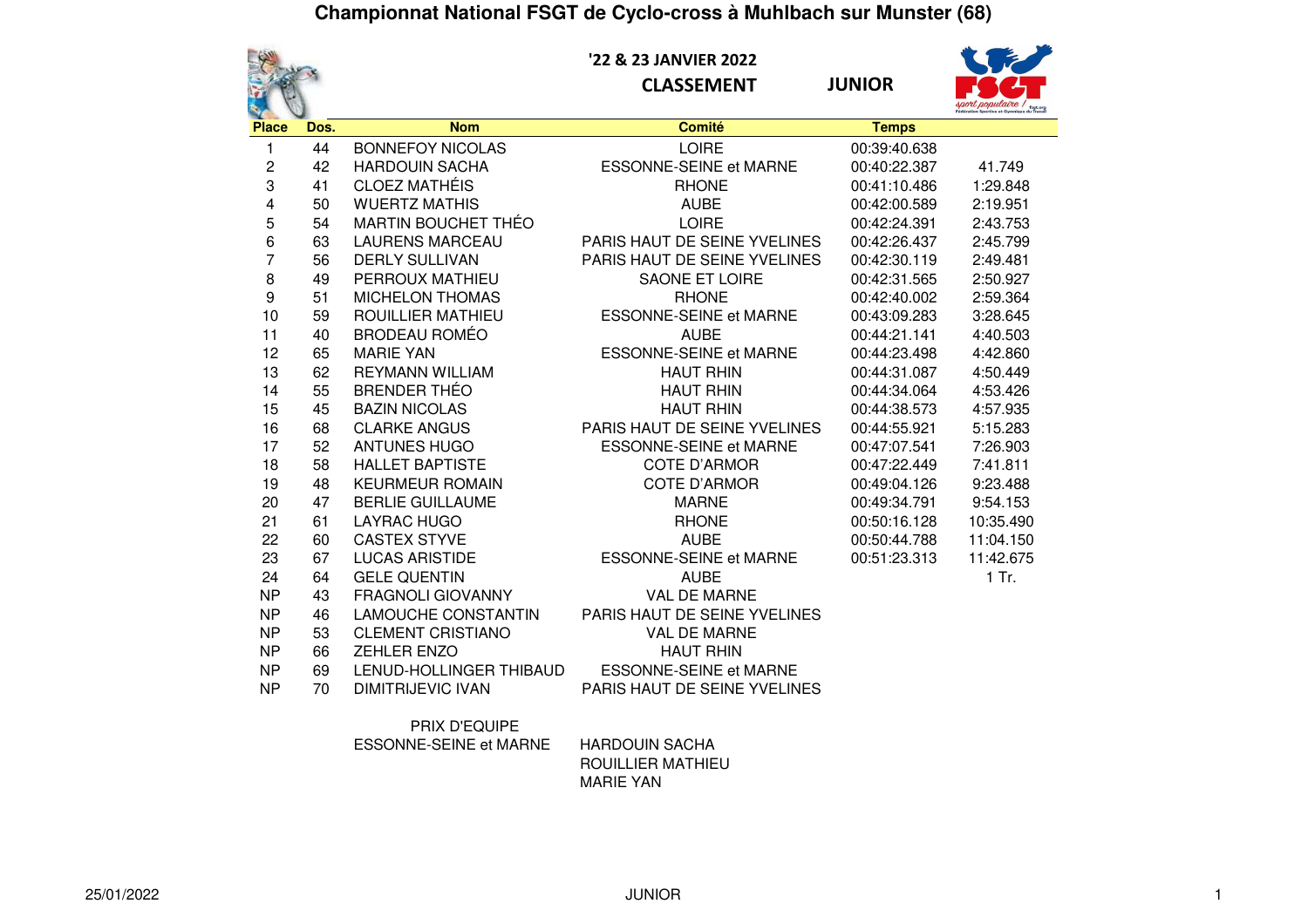

### **'22 & 23 JANVIER 2022 CLASSEMENT VETERAN**



| Place Dos.              |          | <b>Nom</b>                                    | <b>Comité</b>                                  | <b>Temps</b> |           |
|-------------------------|----------|-----------------------------------------------|------------------------------------------------|--------------|-----------|
| $\mathbf{1}$            | 62       | <b>FRETZ CYRILLE</b>                          | <b>HAUT RHIN</b>                               | 00:45:31.872 |           |
| $\overline{\mathbf{c}}$ | 76       | <b>BOLLI JEREMY</b>                           | <b>HAUT RHIN</b>                               | 00:46:37.485 | 1:05.613  |
| 3                       | 51       | NICOLAY LUDOVIC                               | <b>LOIRE</b>                                   | 00:46:50.369 | 1:18.497  |
| 4                       | 52       | MIQUEL JÉRÔME                                 | <b>HAUTE GARONNE</b>                           | 00:47:10.943 | 1:39.071  |
| 5                       | 55       | PARRACHO CHRISTOPHE                           | <b>RHONE</b>                                   | 00:48:40.749 | 3:08.877  |
| 6                       | 57       | <b>GAUVAIN THOMAS</b>                         | <b>MARNE</b>                                   | 00:48:52.620 | 3:20.748  |
| $\overline{7}$          | 67       | <b>LEBRUN XAVIER</b>                          | SEINE MARITIME LE HAVRE                        | 00:49:26.821 | 3:54.949  |
| 8                       | 85       | <b>BALLESTER ALEXIS</b>                       | <b>HAUT RHIN</b>                               | 00:49:28.579 | 3:56.707  |
| $\boldsymbol{9}$        | 66       | <b>BANTQUIN FRÉDÉRIC</b>                      | <b>MEURTHE ET MOSELLE</b>                      | 00:50:48.047 | 5:16.175  |
| 10                      | 65       | <b>CONVERSET DAVID</b>                        | <b>DOUBS</b>                                   | 00:51:07.650 | 5:35.778  |
| 11                      | 78       | FAURE JÉRÔME                                  | <b>LOIRE</b>                                   | 00:51:41.893 | 6:10.021  |
| 12                      | 77       | PHILIPPE LOIC                                 | <b>DOUBS</b>                                   | 00:52:42.874 | 7:11.002  |
| 13                      | 53       | <b>HYMONNET ROMAIN</b>                        | PARIS HAUT DE SEINE YVELINES                   | 00:53:23.755 | 7:51.883  |
| 14                      | 68       | <b>DAFFOS OLIVIER</b>                         | <b>HAUTE GARONNE</b>                           | 00:53:45.984 | 8:14.112  |
| 15                      | 80       | <b>ELIE XAVIER</b>                            | PARIS HAUT DE SEINE YVELINES                   | 00:54:04.740 | 8:32.868  |
| 16                      | 86       | <b>GALLAND DAVID</b>                          | <b>LOIRE</b>                                   | 00:54:12.846 | 8:40.974  |
| 17                      | 79       | FAURESSE JÉRÔME                               | <b>HAUTE GARONNE</b>                           | 00:55:50.449 | 10:18.577 |
| 18                      | 69       | <b>GIROUX ROMAIN</b>                          | PARIS HAUT DE SEINE YVELINES                   | 00:55:50.510 | 10:18.577 |
| 19                      | 64       | <b>DEMOURY DAVID</b>                          | SAÔNE ET LOIRE                                 | 00:57:34.791 | 12:02.919 |
| 20                      | 59       | DE ZERBI ANTOINE                              | <b>TARN</b>                                    |              | 1 Tr.     |
| 21                      | 63       | MINOT ALEXANDRE                               | COTE D'OR                                      |              | $1$ Tr.   |
| 22                      | 60       | <b>MARTIN DOCILE</b>                          | PAS DE CALAIS                                  |              | $1$ Tr.   |
| 23                      | 82       | <b>BRUTIN PIERRE</b>                          | <b>RHONE</b>                                   |              | $1$ Tr.   |
| 24                      | 58       | BONNET OULALDJ NICOLAS                        | VAL DE MARNE                                   |              | $1$ Tr.   |
| 25                      | 75       | LUCA LUDOVIC                                  | COTE D'OR                                      |              | $1$ Tr.   |
| 26                      | 81       | <b>BRIOLAT THIERRY</b>                        | <b>AUBE</b>                                    |              | $1$ Tr.   |
| 27                      | 90       | <b>TRIPIER BRUNO</b>                          | <b>AUBE</b>                                    |              | $1$ Tr.   |
| 28                      | 56       | DELEPINE CHRISTOPHE                           | ESSONNE-SEINE et MARNE                         |              | $1$ Tr.   |
| 29                      | 87       | DA COSTA HILARIO                              | PARIS HAUT DE SEINE YVELINES                   |              | $1$ Tr.   |
| 30                      | 61       | PINASA LUDOVIC                                | ARIÈGE                                         |              | $1$ Tr.   |
| 31                      | 91       | <b>JEANNEAU SÉBASTIEN</b>                     | PARIS HAUT DE SEINE YVELINES                   |              | $1$ Tr.   |
| 32                      | 70       | LESOURD STÉPHANE                              | <b>AUBE</b>                                    |              | $1$ Tr.   |
| 33                      | 94       | <b>GRIMAND OLIVIER</b>                        | <b>RHONE</b>                                   |              | $1$ Tr.   |
| 34                      | 89       | <b>CUGNON BASTIEN</b>                         | <b>RHONE</b>                                   |              | $1$ Tr.   |
| 35                      | 72       | PAGANI DAVID                                  | <b>ESSONNE-SEINE et MARNE</b>                  |              | $1$ Tr.   |
| 36                      | 88       | <b>DUBOIS SÉBASTIEN</b>                       | <b>AUBE</b>                                    |              | $1$ Tr.   |
| AB                      | 71       | <b>JACQUES JULIEN</b>                         | <b>RHONE</b>                                   |              |           |
| <b>NP</b>               | 54       | <b>MAITROT DAVID</b>                          | <b>AUBE</b>                                    |              |           |
| <b>NP</b>               | 73       | <b>GUFFANTI GINO</b>                          | <b>MARNE</b>                                   |              |           |
| <b>NP</b>               | 74       | <b>GOBAILLE FRANÇOIS</b>                      | PAS DE CALAIS<br><b>ESSONNE-SEINE et MARNE</b> |              |           |
| <b>NP</b>               | 83       | HEURTEFEU JOHAN                               | <b>RHONE</b>                                   |              |           |
| NP<br><b>NP</b>         | 92<br>93 | <b>BERTRAND WILLIAM</b><br>DIMITRIJEVIC ZORAN | PARIS HAUT DE SEINE YVELINES                   |              |           |
|                         |          |                                               |                                                |              |           |
|                         |          | <b>סמוו וחסים עוסם</b>                        |                                                |              |           |

PRIX D'EQUIPE

HAUT RHIN FRETZ CYRILLE BOLLI JEREMY BALLESTER ALEXIS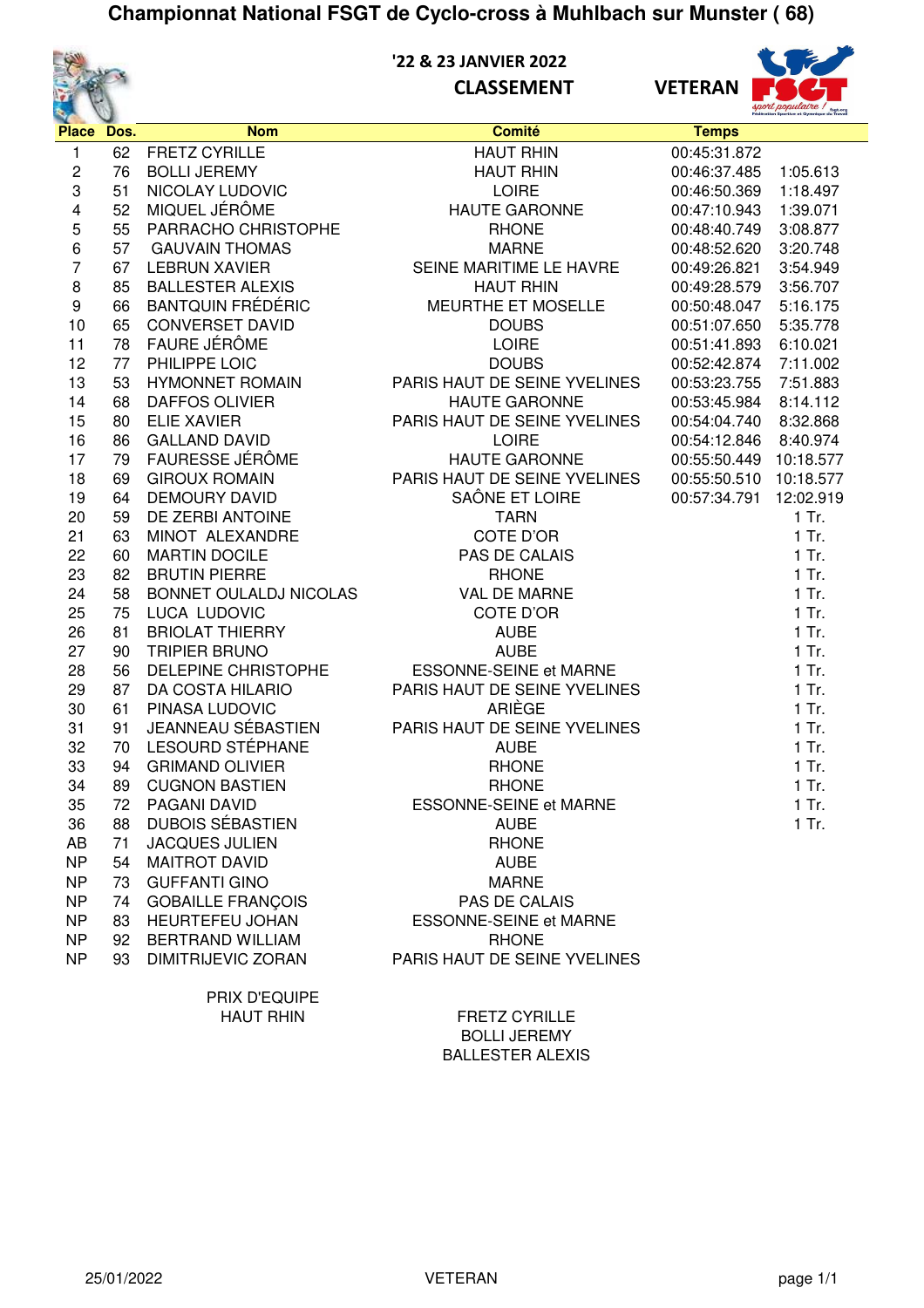

# **'22 & 23 JANVIER 2022**

**CLASSEMENT ANCIEN**



| $\mathbf{v}$   |            |                            |                               |                                |          |
|----------------|------------|----------------------------|-------------------------------|--------------------------------|----------|
|                | Place Dos. | <b>Nom</b>                 | <b>Comité</b>                 | <b>Temps</b>                   |          |
| 1              | 63         | MALOT JEAN                 | COTE D'OR                     | 00:44:49.189                   |          |
| 2              | 55         | <b>BERTHON XAVIER</b>      | <b>RHONE</b>                  | 00:45:28.891                   | 39.702   |
| 3              | 50         | NICOLAS HERVÉ              | COTE D'OR                     | 00:45:42.766                   | 53.577   |
| 4              | 64         | REVERDY GEORGES            | <b>HERAULT</b>                | 00:46:08.883                   | 1:19.694 |
| 5              | 57         | <b>CANAL ROLAND</b>        | TERRITOIRE DE BELFORT         | 00:46:15.273                   | 1:26.084 |
| 6              | 62         | <b>HANS PATRICE</b>        | <b>DOUBS</b>                  | 00:46:16.264                   | 1:26.084 |
| 7              | 81         | PARDON JACQUES             | COTE D'OR                     | 00:47:44.831                   | 2:55.642 |
| 8              | 72         | <b>VAUTHERIN MICHEL</b>    | <b>DOUBS</b>                  | 00:48:07.371                   | 3:18.182 |
| 9              | 67         | <b>DE-FARIA ARTHUR</b>     | ESSONNE-SEINE et MARNE        | 00:48:33.673                   | 3:44.484 |
| 10             | 75         | PACHOT JEAN-PHILIPPE       | ESSONNE-SEINE et MARNE        | 00:48:51.085                   | 4:01.896 |
| 11             | 58         | <b>GOUTTEFARDE MICHEL</b>  | <b>LOIRE</b>                  | 00:49:15.775                   | 4:26.586 |
| 12             | 53         | <b>VAUDOIR PASCAL</b>      | <b>AUBE</b>                   | 00:49:52.583                   | 5:03.394 |
| 13             | 61         | PORTMANN JEAN JACQUES      | ORNE                          | 00:50:08.980                   | 5:19.791 |
| 14             | 56         | <b>FLANDIN MICHEL</b>      | <b>HAUT RHIN</b>              | 00:50:16.073                   | 5:26.884 |
| 15             | 80         | <b>ORSATTONI PHILIPPE</b>  | ESSONNE-SEINE et MARNE        | 00:51:30.494 6:41.305          |          |
| 16             | 83         | <b>DURAND MICHEL</b>       | COTE D'OR                     | +70 ans 00:51:32.169 6:42.980  |          |
| 17             | 66         | <b>SEGUIN PHILIPPE</b>     | COTE D'OR                     | 00:52:57.242 8:08.053          |          |
| 18             | 85         | LAMBERT ALAIN              | COTE D'OR                     | 00:52:58.089                   | 8:08.053 |
| 19             | 65         | ROPERCH BRUNO              | <b>MORBIHAN</b>               | 00:53:05.658 8:16.469          |          |
| 20             | 52         | <b>GOUYA NOEL</b>          | COTE D'ARMOR                  | 00:53:36.344 8:47.155          |          |
| 21             | 74         | <b>BURDY THIÉRRY</b>       | COTE D'OR                     | 00:55:51.477 11:02.288         |          |
| 22             | 68         | <b>LANGLAIS PHILIPPE</b>   | <b>COTE D'ARMOR</b>           | 00:56:10.110 11:20.921         |          |
| 23             | 54         | DUTOIS JEAN NOËL           | PARIS HAUT DE SEINE YVELINES  | 00:56:51.653 12:02.464         |          |
| 24             | 70         | <b>HORN PATRICK</b>        | <b>HAUT RHIN</b>              | 00:58:16.103 13:26.914         |          |
| 25             | 77         | <b>MARCELO MARIO</b>       | <b>AUBE</b>                   | 00:59:25.230 14:36.041         |          |
| 26             | 82         | MINOTTE JEAN-PHILIPPE      | ESSONNE-SEINE et MARNE        | +70 ans 01:00:01.233 15:12.044 |          |
| 27             | 69         | <b>VAUDOIR DENIS</b>       | <b>AUBE</b>                   |                                | $1$ Tr.  |
| 28             | 60         | <b>CARTON PATRICK</b>      | PAS DE CALAIS                 |                                | $1$ Tr.  |
| 29             | 76         | <b>DURAND JACQUES</b>      | <b>COTE D'ARMOR</b>           |                                | $1$ Tr.  |
| 30             | 59         | <b>BENOIST DANIEL</b>      | <b>ILE ET VILAINE</b>         | $+70$ ans                      | 1 Tr.    |
| 31             | 88         | DECOLOGNE LUC              | COTE D'OR                     |                                | 1 Tr.    |
| 32             | 89         | COCHU GILBERT              | COTE D'OR                     |                                | 1 Tr.    |
| 33             | 79         | <b>ROBIC JEAN-LOUIS</b>    | <b>MORBIHAN</b>               |                                | 2 Tr.    |
| <b>NP</b>      | 90         | BONNEMAIN DOMINIQUE        | COTE D'OR                     |                                |          |
| <b>NP</b>      | 71         | LE CELLIER RAYMOND         | <b>ILE ET VILAINE</b>         |                                |          |
| <b>NP</b>      | 78         | SORG MICHAËL               | <b>HAUT RHIN</b>              |                                |          |
| <b>NP</b>      | 87         | <b>VUILLEMIN CHRISTIAN</b> | COTE D'OR                     | $+70$ ans                      |          |
| NP             | 73         | <b>GAILLARD MARCEL</b>     | <b>MORBIHAN</b>               | $+70$ ans                      |          |
| N <sub>P</sub> | 86         | <b>FAZIO PASCAL</b>        | <b>ESSONNE-SEINE et MARNE</b> |                                |          |
| <b>NP</b>      | 51         | PACHOT STÉPHANE            | <b>ESSONNE-SEINE et MARNE</b> |                                |          |
| N <sub>P</sub> | 84         | <b>MOLINARIO PAUL</b>      | <b>ESSONNE-SEINE et MARNE</b> |                                |          |
|                |            | PRIX D'EQUIPE              |                               |                                |          |
|                |            | COTE D'OR                  | MALOT JEAN                    |                                |          |

NICOLAS HERVÉ PARDON JACQUES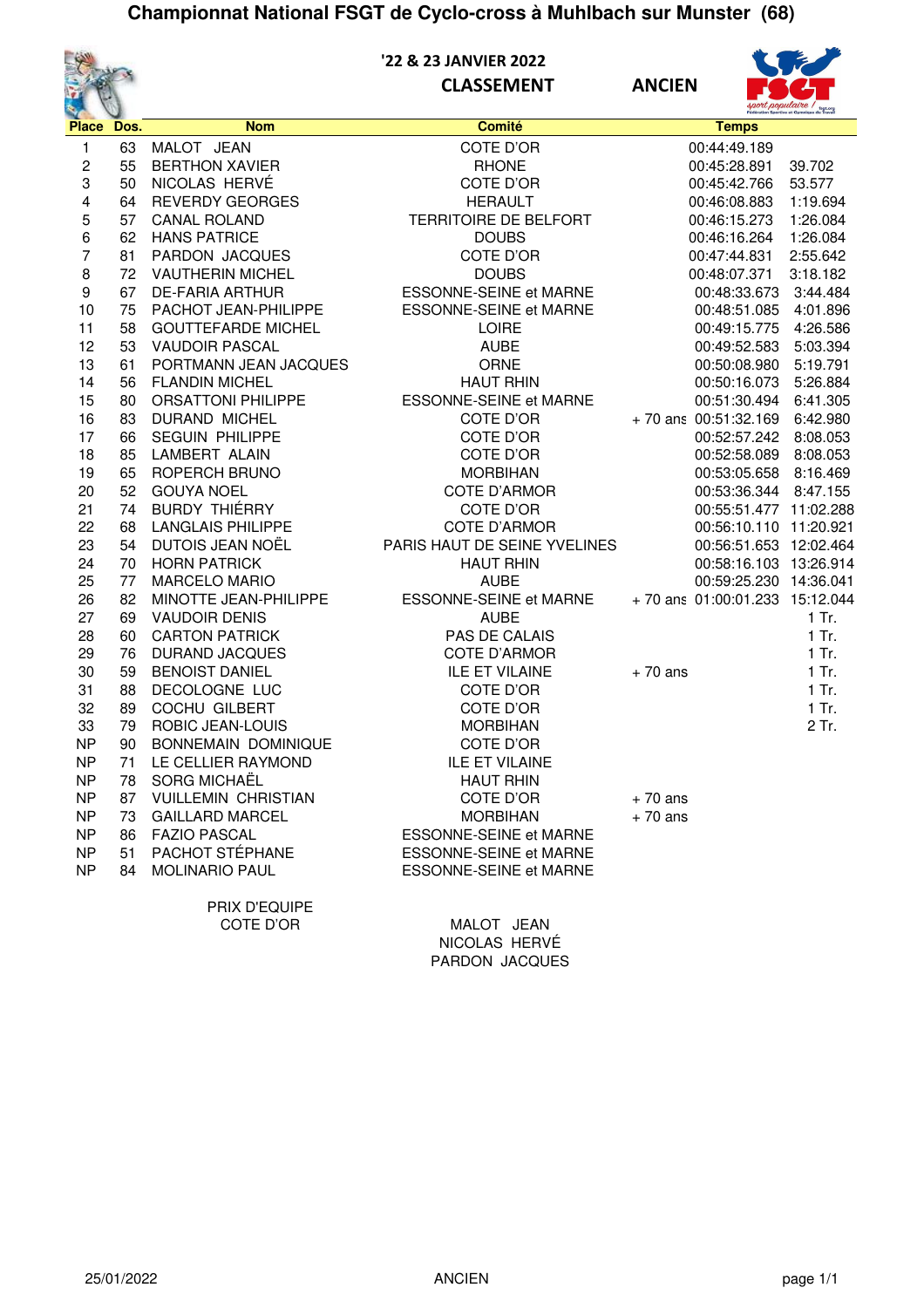

 **'22 & 23 JANVIER 2022 CLASSEMENT S/VETERAN**





| Place            | Dos.            | <b>Nom</b>                  | <b>Comité</b>                 | <b>Temps</b> |           |
|------------------|-----------------|-----------------------------|-------------------------------|--------------|-----------|
| 1                | 1               | <b>PAQUET FRANCIS</b>       | <b>RHONE</b>                  | 00:43:37.191 |           |
| 2                | 14              | <b>TERSIGUEL JÉROME</b>     | VAL DE MARNE                  | 00:43:38.950 | 1.759     |
| 3                | 6               | <b>GAC YANN</b>             | PARIS HAUT DE SEINE YVELINES  | 00:44:23.781 | 46.590    |
| 4                | $\overline{7}$  | ANJOUBAULT CHRISTOPHE       | COTE D'OR                     | 00:45:00.547 | 1:23.356  |
| 5                | $\overline{c}$  | <b>SABY LAURENT</b>         | <b>LOIRE</b>                  | 00:45:13.657 | 1:36.466  |
| 6                | 21              | <b>BARONI FABIEN</b>        | <b>AUBE</b>                   | 00:45:24.451 | 1:47.260  |
| $\overline{7}$   | $\overline{4}$  | <b>COLLIN DAVID</b>         | <b>AUBE</b>                   | 00:45:34.872 | 1:57.681  |
| $\,$ 8 $\,$      | 13              | RUHLMANN PASCAL             | <b>HAUT RHIN</b>              | 00:45:54.911 | 2:17.720  |
| $\boldsymbol{9}$ | 5               | <b>JALAGUIER THIERRY</b>    | <b>RHONE</b>                  | 00:46:36.971 | 2:59.780  |
| 10               | 22              | PIETRE DAVID                | <b>RHONE</b>                  | 00:46:47.765 | 3:10.574  |
| 11               | 19              | <b>BARRALLON ANDRÉ</b>      | <b>LOIRE</b>                  | 00:46:59.158 | 3:21.967  |
| 12               | 8               | <b>DEVEZE DANIEL</b>        | <b>HAUTE GARONNE</b>          | 00:47:28.212 | 3:51.021  |
| 13               | 3               | <b>CORBEAU LAURENT</b>      | <b>ESSONNE-SEINE et MARNE</b> | 00:47:42.459 | 4:05.268  |
| 14               | 25              | <b>DULAC JEAN-PHILIPPE</b>  | <b>HAUTE GARONNE</b>          | 00:47:59.911 | 4:22.720  |
| 15               | 16              | <b>COLMART EDDY</b>         | <b>MARNE</b>                  | 00:48:17.116 | 4:39.925  |
| 16               | 17              | ANDRIEU GÉRARD              | <b>ARIEGE</b>                 | 00:48:45.632 | 5:08.441  |
| 17               | 31              | <b>TALOBRE DIDIER</b>       | LOIRE                         | 00:48:49.147 | 5:11.956  |
| 18               | 36              | <b>SORG CARSTEN</b>         | <b>HAUT RHIN</b>              | 00:48:56.261 | 5:19.070  |
| 19               | 33              | <b>FOISEL LAURENT</b>       | <b>AUBE</b>                   | 00:49:07.323 | 5:30.132  |
| 20               | 35              | <b>BUFFET SYLVAIN</b>       | COTE D'OR                     | 00:49:17.146 | 5:39.955  |
| 21               | 38              | MICHALLET STÉPHANE          | <b>LOIRE</b>                  | 00:49:41.608 | 6:04.417  |
| 22               | 41              | <b>JOYEUX JOHN</b>          | <b>HAUT RHIN</b>              | 00:50:01.336 | 6:24.145  |
| 23               | 10 <sup>°</sup> | <b>LOIGEROT FREDERIC</b>    | <b>DOUBS</b>                  | 00:50:37.585 | 7:00.394  |
| 24               | 15              | PONCET SÉBASTIEN            | SAÔNE ET LOIRE                | 00:50:56.815 | 7:19.624  |
| 25               | 40              | PHILIPPE DENIS              | <b>AUBE</b>                   | 00:51:10.278 | 7:33.087  |
| 26               | 30              | <b>MENAND PHILIPPE</b>      | SAÔNE ET LOIRE                | 00:51:16.109 | 7:38.918  |
| 27               | 20              | DONATI JEAN-FRANÇOIS        | <b>ESSONNE-SEINE et MARNE</b> | 00:51:21.733 | 7:44.542  |
| 28               | 24              | LABANTI STÉPHAN             | COTE D'OR                     | 00:51:23.471 | 7:46.280  |
| 29               | 34              | <b>SERRE PIERRE</b>         | <b>RHONE</b>                  | 00:51:44.542 | 8:07.351  |
| 30               |                 | 32 LE HETET JEAN-FRANÇOIS   | <b>ESSONNE-SEINE et MARNE</b> | 00:52:03.153 | 8:25.962  |
| 31               | 27              | <b>COURVOISIER STEPHANE</b> | <b>DOUBS</b>                  | 00:52:30.137 | 8:52.946  |
| 32               | 28              | <b>KERSCHBERGER INGMAR</b>  | <b>HAUT RHIN</b>              | 00:52:58.301 | 9:21.110  |
| 33               | 12              | <b>CHATELIN PASCAL</b>      | <b>ORNE</b>                   | 00:55:40.566 | 12:03.375 |
| 34               | 23              | KARAYANNS ALEXANDRE         | PARIS HAUT DE SEINE YVELINES  | 00:55:50.222 | 12:13.031 |
| 35               | 37              | DE BASTIER OLIVIER          | <b>VAL DE MARNE</b>           | 00:57:27.908 | 13:50.717 |
| 36               | 39              | <b>FLOURET PATRICE</b>      | <b>ESSONNE-SEINE et MARNE</b> |              | 1 Tr.     |
| 37               |                 | 43 EOCHE-DUVAL STÉPHANE     | ESSONNE-SEINE et MARNE        |              | 1 Tr.     |
| 38               | 45              | <b>BANCAREL CHRISTOPHE</b>  | <b>ESSONNE-SEINE et MARNE</b> |              | 1 Tr.     |
| 39               | 29              | <b>HERBRETEAU ERIC</b>      | <b>VAL DE MARNE</b>           |              | $1$ Tr.   |
| 40               | 44              | <b>GARNY DANIEL</b>         | <b>HAUT RHIN</b>              |              | $1$ Tr.   |
| AB               | 11              | <b>BEDEL MICHEL</b>         | <b>COTE D'ARMOR</b>           |              |           |
| <b>NP</b>        | 9               | <b>JONIN ELIAN</b>          | <b>TARN</b>                   |              |           |
| <b>NP</b>        | 18              | <b>TEXIER YANN</b>          | <b>MORBIHAN</b>               |              |           |
| NP               | 26              | <b>JONIN DANIEL</b>         | <b>TARN</b>                   |              |           |
| NP               | 42              | <b>ARTHAUD STEPHANE</b>     | <b>LOIRE</b>                  |              |           |
|                  |                 | PRIX D'EQUIPE               |                               |              |           |

RHONE PAQUET FRANCIS JALAGUIER THIERRY PIETRE DAVID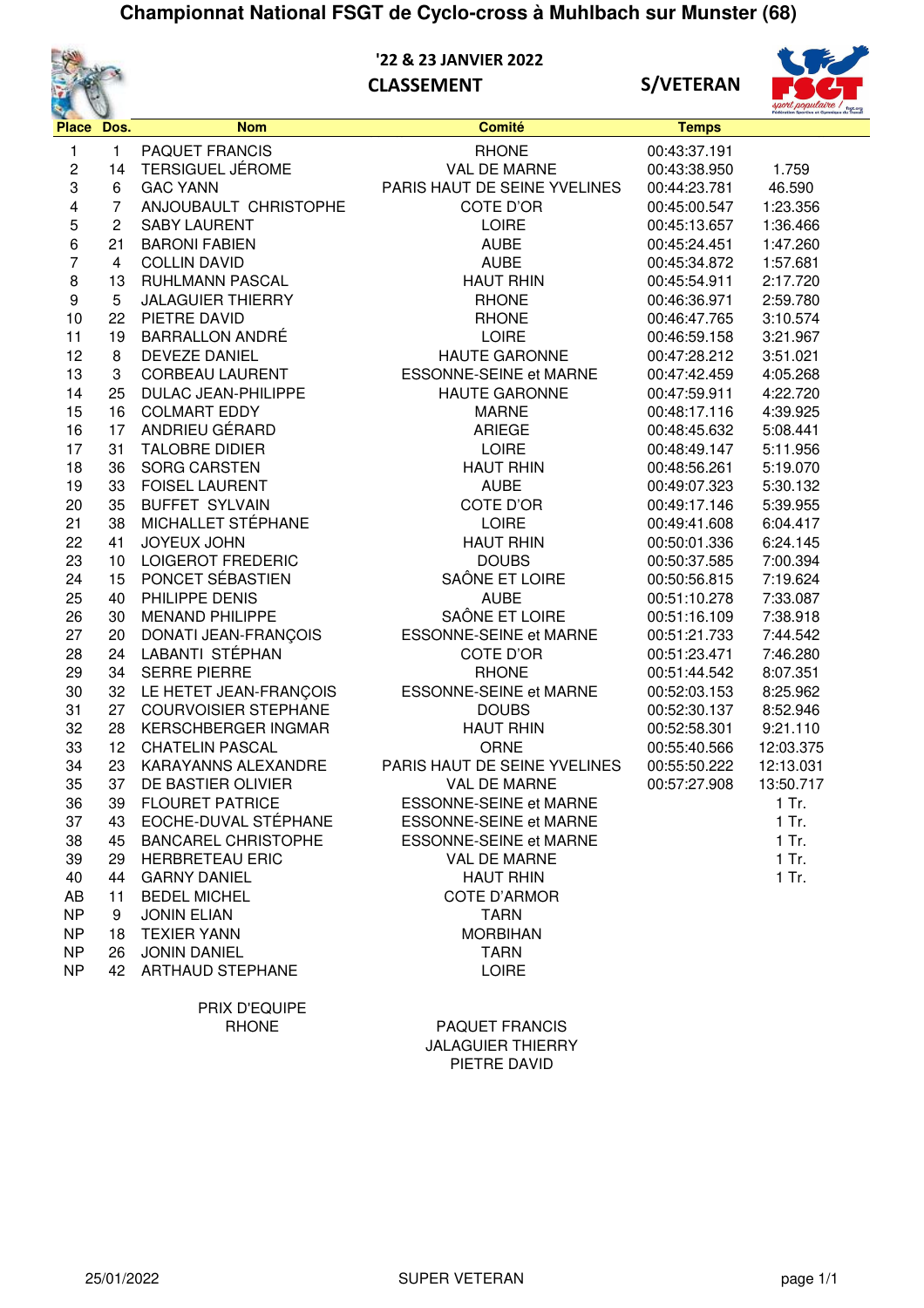

#### **'22 & 23 JANVIER 2022 CLASSEMENT FEMININE**



|              |      |                          |                               |              | sport populaire l' |        |
|--------------|------|--------------------------|-------------------------------|--------------|--------------------|--------|
| <b>Place</b> | Dos. | <b>Nom</b>               | <b>Comité</b>                 | <b>Temps</b> |                    | Catég. |
| 1            | 45   | <b>MARK JENNIFER</b>     | <b>HAUT RHIN</b>              | 00:35:51.189 |                    | SEN.   |
| 2            | 14   | <b>BUVAT MANON</b>       | <b>AUBE</b>                   | 00:39:13.444 | 3:22.255           | JUN.   |
| 3            | 42   | <b>BROUZE PHILIPPINE</b> | <b>ESSONNE-SEINE et MARNE</b> | 00:39:22.377 | 3:31.188           | SEN.   |
| 4            | 187  | <b>TABERLET SYLVIE</b>   | <b>RHONE</b>                  | 00:40:14.818 | 4:23.629           | S/VET. |
| 5            | 185  | PILLOT CORINE            | COTE D'OR                     | 00:40:45.795 | 4:54.606           | S/VET. |
| 6            | 86   | <b>MISERIAUX LUCIE</b>   | <b>VAL DE MARNE</b>           | 00:41:13.958 | 5:22.769           | ESP.   |
| 7            | 16   | <b>SCHARFF LORRAINE</b>  | <b>HAUT RHIN</b>              | 00:41:34.658 | 5:43.469           | JUN.   |
| 8            | 10   | <b>JEANNEAU LINA</b>     | PARIS HAUT DE SEINE YVELINES  | 00:41:42.599 | 5:51.410           | JUN.   |
| 9            | 43   | <b>CIZERON ROMANE</b>    | <b>LOIRE</b>                  | 00:42:15.519 | 6:24.330           | SEN.   |
| 10           | 85   | <b>CURSOUX SALOME</b>    | <b>LOIRE</b>                  | 00:42:19.179 | 6:27.990           | ESP.   |
| 11           | 65   | VANDECAVAYE AURORE       | <b>HAUTE GARONNE</b>          | 00:42:33.095 | 6:41.906           | VET.   |
| 12           | 12   | <b>PETREL LUCIE</b>      | <b>SEINE MARITIME ROUEN</b>   | 00:43:03.638 | 7:12.449           | JUN.   |
| 13           | 64   | <b>FISCHER ESTELLE</b>   | <b>HAUT RHIN</b>              | 00:45:02.083 | 9:10.894           | VET.   |
| 14           | 84   | DERBECQ BÉRÉNICE         | <b>AUBE</b>                   | 00:46:04.843 | 10:13.654          | ESP.   |
| 15           | 186  | <b>DEKER DELPHINE</b>    | <b>VAL DE MARNE</b>           | 00:46:05.071 | 10:13.654          | S/VET. |
| 16           | 62   | <b>MIGOT CORINNE</b>     | <b>HAUTE GARONNE</b>          | 00:46:28.436 | 10:37.247          | VET.   |
| 17           | 13   | <b>DELEPINE ALEXIA</b>   | <b>ESSONNE-SEINE et MARNE</b> | 00:51:54.930 | 16:03.741          | JUN.   |
| 18           | 46   | <b>REBOUILLAT LISON</b>  | <b>RHONE</b>                  |              | $1$ Tr.            | SEN.   |
| 19           | 44   | <b>DUMONT LUCIE</b>      | <b>PAS DE CALAIS</b>          |              | 1 Tr.              | SEN.   |
| 20           | 66   | SAUVAGE SOPHIE           | SEINE MARITIME ROUEN          |              | 1 Tr.              | VET.   |
| 21           | 188  | <b>MOYNET CAROLE</b>     | <b>VAL DE MARNE</b>           |              | 1 Tr.              | S/VET. |
| <b>NP</b>    | 15   | <b>KRIEF ANAELLE</b>     | VAL DE MARNE                  |              |                    | JUN.   |
| <b>NP</b>    | 11   | <b>ENSLIN KIM</b>        | <b>RHONE</b>                  |              |                    | JUN.   |
| <b>NP</b>    | 47   | <b>FAURE CINDY</b>       | <b>LOIRE</b>                  |              |                    | SEN.   |
| <b>NP</b>    | 63   | <b>BOTTONE LAURY</b>     | <b>VAL DE MARNE</b>           |              |                    | VET.   |

**JUNIORE**

| ---------          |                         |
|--------------------|-------------------------|
| BUVAT MANON        | AUBE                    |
| 2 SCHARFF LORRAINE | <b>HAUT RH</b>          |
| 3 JEANNEAU LINA    | <b>PARIS HAUT DE SE</b> |
|                    |                         |

#### **ESPOIRE**

- **1** MISERIAUX LUCIE VAL DE MARNE
- 
- **2** CURSOUX SALOME LOIRE<br> **3** DERBECQ BÉRÉNICE AUBE **3** DERBECQ BÉRÉNICE

#### **SENIORE**

- 
- 
- **3** CIZERON ROMANE

#### **VETERANE**

- **1** VANDECAVAYE AURORE HAUTE GARONNE
- 
- **3** MIGOT CORINNE

#### **S/VETERANE**

- **1** TABERLET SYLVIE **REALLY ASSESSED AT A REALLY SERVICE**
- 
- **3** DEKER DELPHINE

PRIX D'EQUIPE

**HAUT RHIN S HAUT DE SEINE YVELINES** 

1 MARK JENNIFER<br>
2 BROUZE PHILIPPINE<br>
2 BROUZE PHILIPPINE<br>
A BROUZE PHILIPPINE **2** ESSONNE-SEINE et MARNE

**2** FISCHER ESTELLE<br> **3** MIGOT CORINNE<br> **3** MIGOT CORINNE

**2** PILLOT CORINE COTE D'OR<br> **3** DEKER DELPHINE COTE VAL DE MARNE

MARK JENNIFER SCHARFF LORRAINE FISCHER ESTELLE